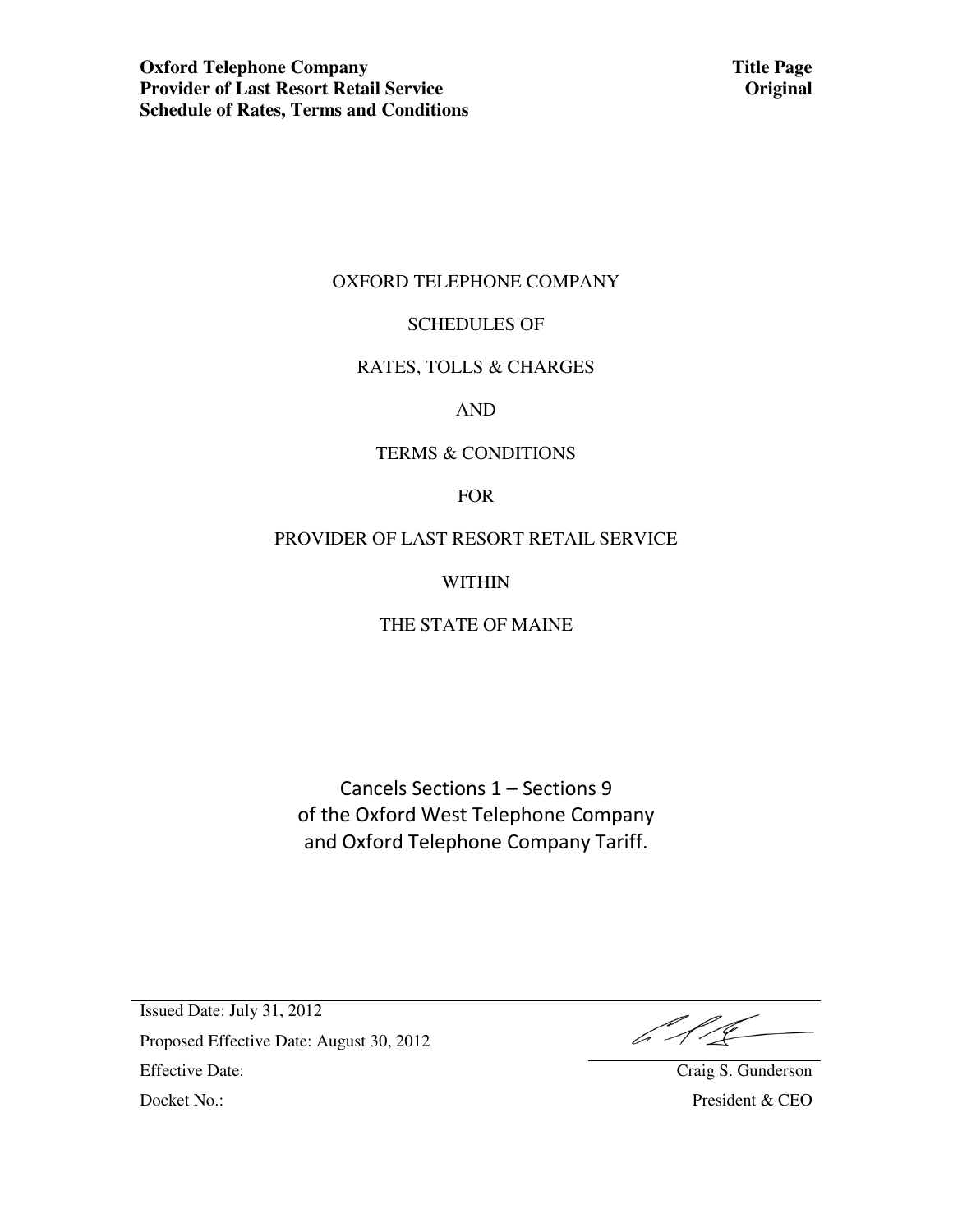# **TABLE OF CONTENTS**

|                                    | Section |
|------------------------------------|---------|
| Definitions                        |         |
| <b>General Provisions</b>          | 2       |
| <b>Service Charges</b>             | 3       |
| <b>Residential Economy Service</b> | 4       |
| <b>Residential Premium Service</b> | 5       |
| <b>Business Economy Service</b>    | 6       |
| <b>Business Premium Service</b>    |         |

 $\mathcal{L}/\mathcal{L}$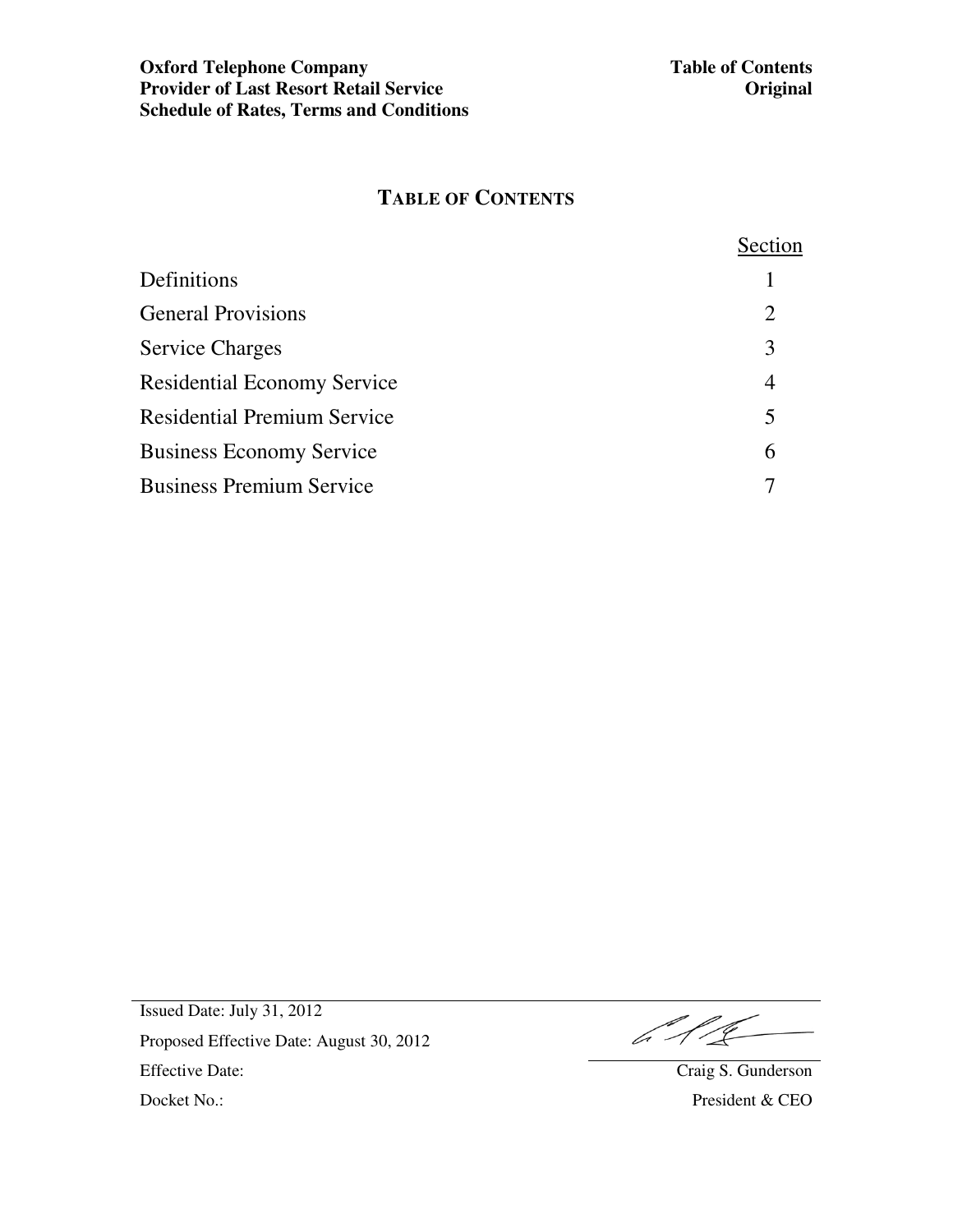## **OXFORD TELEPHONE COMPANY Provider of Last Resort Retail Service Schedule of Rates, Terms and Conditions**

### **DEFINITIONS**

**Access Line** - The facilities from the Telephone Company's Central Office up to and including the Company-provided Network Interface or First Point of Connection located on the Customer's Premises.

**Authorized User** - The term "Authorized User," as used in connection with retail Provider of Last Resort Service, denotes those individuals authorized by the Telephone Company to use a Customer's telephone service. It includes the members of the same household, employees or agents of the Customer, and residential tenants of hotels, clubs, etc.

**Central Office -** A switching unit in a telephone system which provides service to the general public, having the necessary equipment and operating arrangements for terminating and interconnecting Customer lines and Trunks or Trunks only. There may be more than one Central Office in a building or Exchange.

**Class of Service** - The various categories of service generally available to the Customer, such as Business or Residential service.

**Commission –** The Maine Public Utilities Commission

**Company –** Oxford Telephone Company, as applicable, corporations engaged in the business of furnished telephone service to the public under the jurisdiction of the Maine Public Utilities Commission.

**Connection Charge** - See "Service Connection Charge."

**Continuous Property** - The plot of ground, together with any buildings thereon, occupied by the Customer, which is not divided by public highways or separated by property occupied by others. Where a Customer occupies property on both sides of a street, alley, highway, body of water, railroad right-of-way, etc., and the properties would otherwise be continuous, such properties are treated as Continuous Property provided local wire or cable facilities are used and the Customer furnishes all local distribution pole line facilities or underground conduit required in connection therewith.

**Contract -** Refers to the agreement, either written or verbal, between a Customer and the Company under which service and facilities are furnished in accordance with the applicable provisions of the Schedules as approved by the Maine Public Utilities Commission.

**Customer** - The individual, partnership, association, corporation or other entity which contracts for telephone service and is responsible for the payment of charges and compliance with the terms and conditions of the Company.

 $612$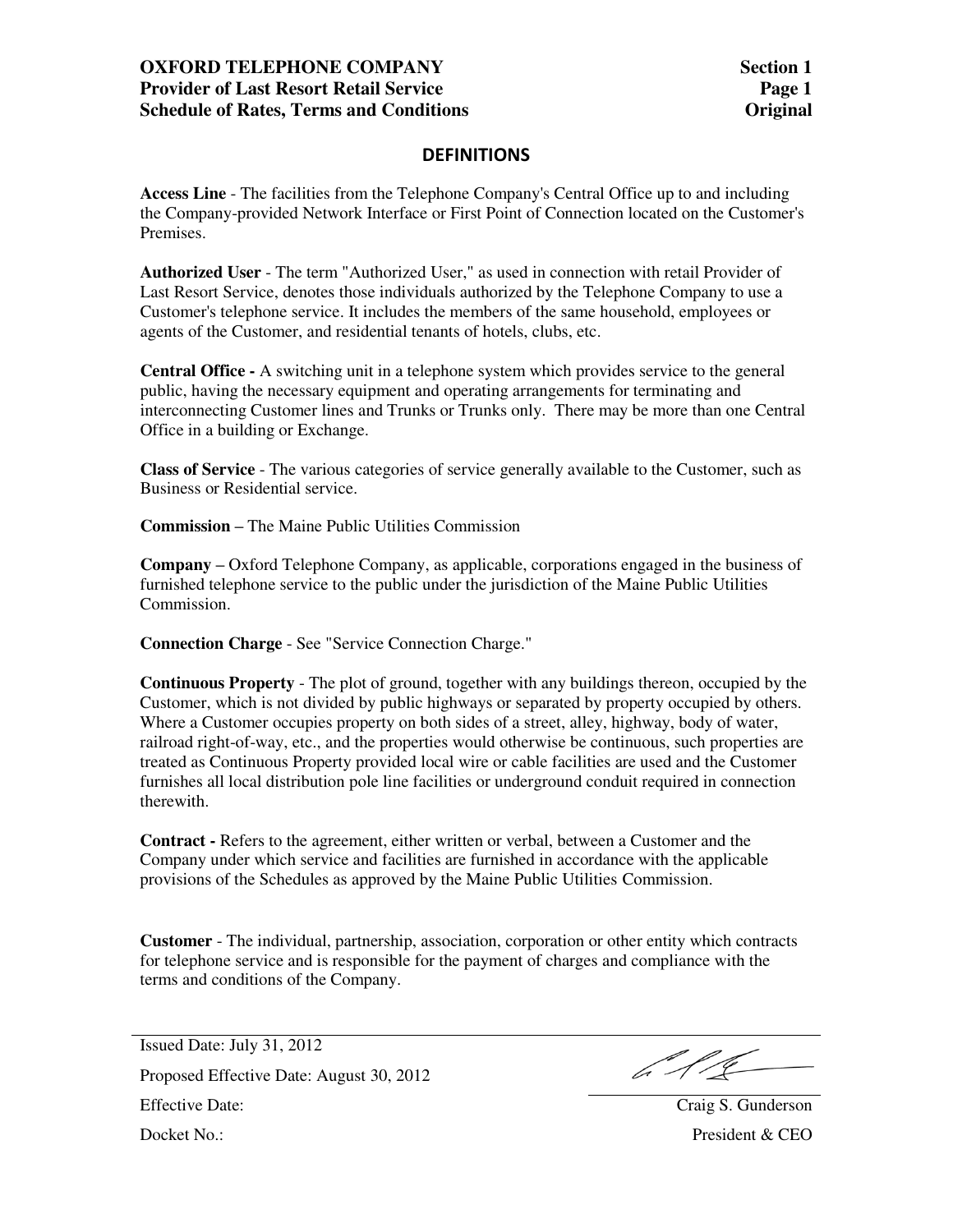## **OXFORD TELEPHONE COMPANY Provider of Last Resort Retail Service Schedule of Rates, Terms and Conditions**

**Demarcation Point** - The point of interconnection or demarcation between Telephone Company communication facilities and customer-premises wire or Terminal Equipment at a Subscriber's Premises. The demarcation point between Company facilities and Customer premise wire on the Subscriber's side of the Company's protector (or the equivalent thereof in cases where a protector is not employed) at the Network Interface, or if there is no Network Interface, at, but not including, the protector or equivalent.

**Exchange -** A basic geographical unit established for the administration of telephone service in a specific area, called the "Exchange Area", which usually embraces a city, town or village, and its environs. It may consist of one or more Central Offices, together with the associated plant, equipment, and facilities used in furnishing communication service within the area.

**Exchange Area** - The territory served by an Exchange.

**Home Exchange -** The Exchange in which the customer is located and service is provided.

**Initial Service Period** - The minimum length of time for which a Customer is obligated to pay for service, facilities, and equipment, whether or not retained by the Customer for such minimum length of time.

**Installation Charge** - See Service Connection Charge.

**Local Service Area** - The area within which telephone service is furnished under a specific schedule of rates without the application of specific charges for each Message.

**Message** - A completed communication between two telephone numbers.

**Minimum Contract Period** - The minimum length of time for which a Customer is obligated to pay for service, facilities and equipment, whether or not retained by the Customer for such minimum length of time.

**Move Charge** - Service charges a Customer is required to pay when, at the Customer's request, the Customer's service is continued under the same or superseding Contract at a different location on the same Premises.

b 11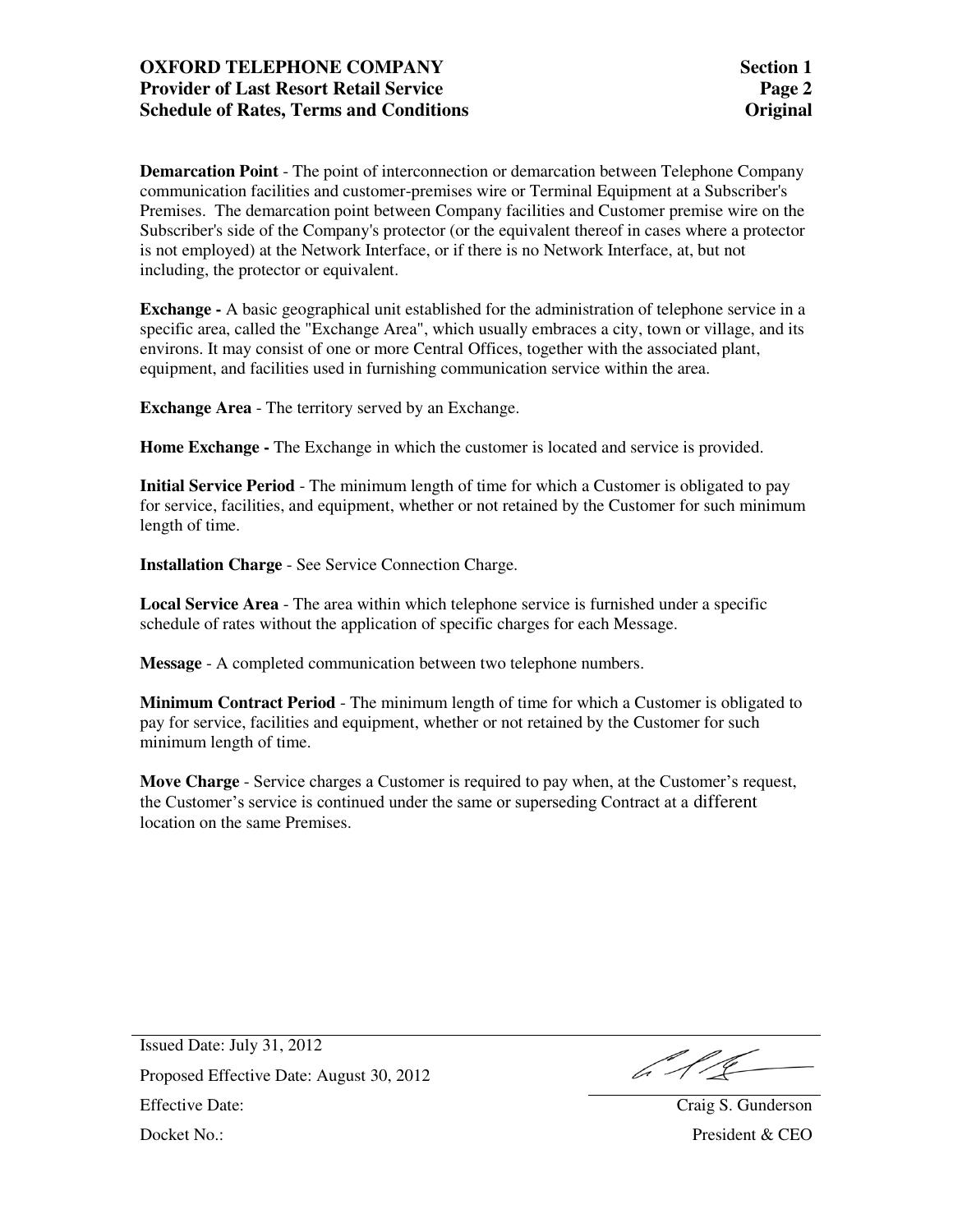## **OXFORD TELEPHONE COMPANY Provider of Last Resort Retail Service Schedule of Rates, Terms and Conditions**

**Network Interface** - A specifically designated standard FCC Registration Program jack that is installed by the Telephone Company as part of the Access Line on a Customer's Premises at a location determined by the Company which is accessible to the Customer; or similar device provided by the Customer on the Customer's side of the protector in the vicinity of the protector and accessible to the Customer. The Network Interface is located on the Customer's Premises and serves as the point of connection for all Premises services to the telecommunications network.

**Premises** - The buildings, portion or portions of a building or buildings on Continuous Property used and/or occupied at one time by the Customer in the conduct of this business or as a residence.

**Provider of Last Resort Retail Service** - A retail service taken by a customer of the Company that consists of Residential Economy Service, Residential Premium Service, Business Economy Service, or Business Premium Service as set forth in this Schedule.

**Schedule -** The rates, charges, rules, regulations, and separately filed franchise area maps adopted and filed by the Company and approved by the Maine Public Utilities Commission.

**Service Connection Charge** - The charge or charges that apply to the establishment of telephone service or subsequent modifications to that service. For example, Service Connection Charges include: 1) Initial Connection Charge, 2) Secondary Service Order Charge, 3) Telephone Number Charge, 4) Interface/Drop Relocation Charge, and 5) Additional Line Connection Charge (see Section 3).

**Serving Exchange** -The Exchange in which the serving Central Office is located.

**Subscriber** - See Customer.

**Switch** - A unit of dial switching equipment which provides interconnection between Station lines or Trunks.

**Tariff** – See Schedule.

**Telephone Company**-See Company.

**Termination Charge** - A charge applied under certain conditions, when a Contract for service is terminated by the Customer before the expiration of the Minimum Contract Period.

b 11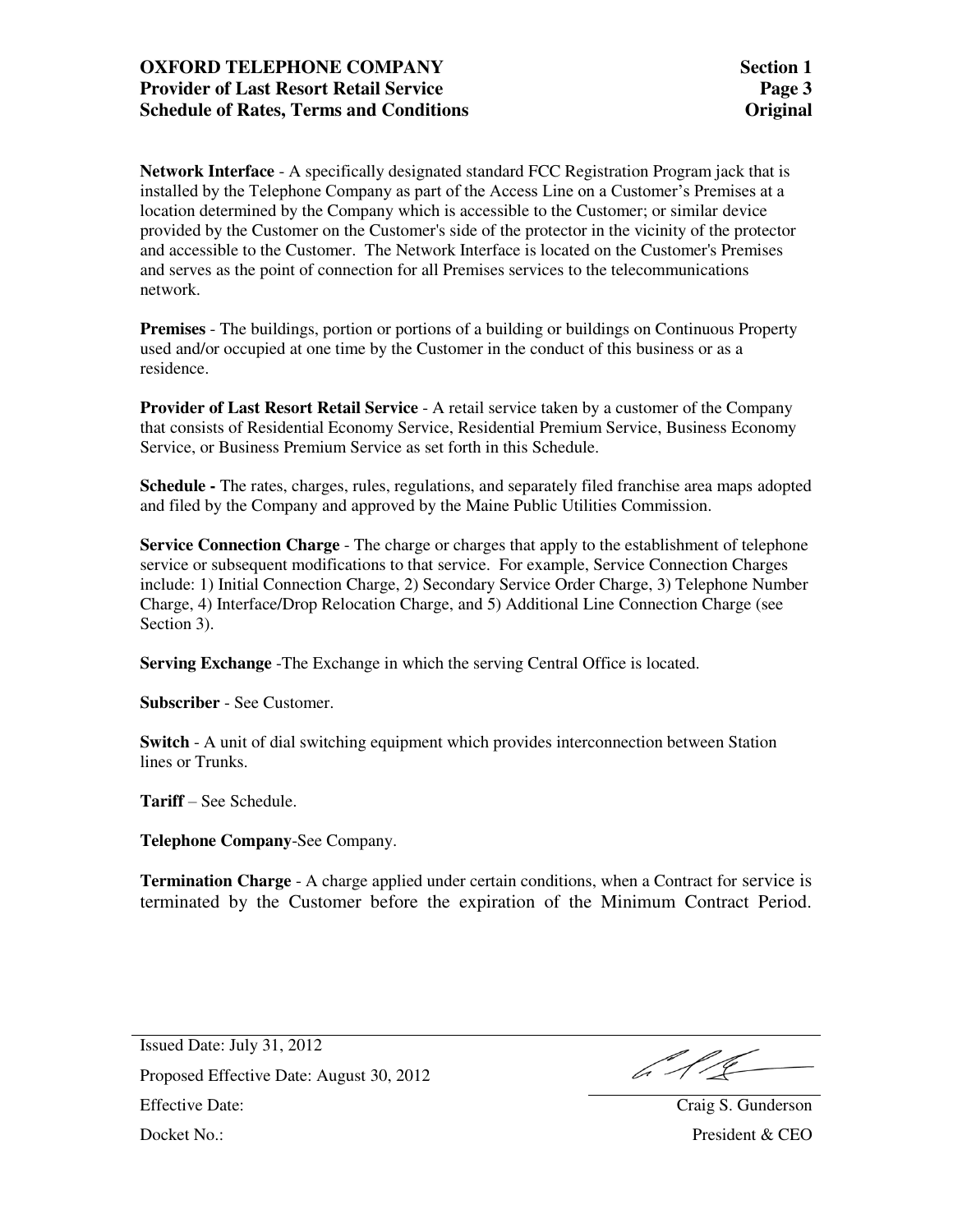### **GENERAL PROVISIONS**

### **2.1 Compliance With Commission Rules**

 Oxford Telephone Company agrees to comply with all Rules of the Maine Public Utilities Commission to the extent they apply to Provider of Last Resort service, including but not limited to:

| Chapter 110: | Rules of Practice and Procedure;                                       |
|--------------|------------------------------------------------------------------------|
| Chapter 120: | Filing Requirements for Rates, Terms and Conditions;                   |
| Chapter 130: | Safety and Accident Reporting;                                         |
| Chapter 140: | Utility Service Area and Infrastructure Maps;                          |
| Chapter 200: | Reporting Requirements for Telecommunications Carrier's Service        |
|              | Outages;                                                               |
| Chapter 210: | Uniform System of Accounts for Telephone Utilities;                    |
| Chapter 285: | Maine Telecommunications Education Access Fund;                        |
| Chapter 288: | High Cost Universal Service Fund;                                      |
| Chapter 290: | Standards for Billing, Credit and Collection and Customer Information; |
| Chapter 296: | Selection of Preferred Telecommunications Carriers and the Imposition  |
|              | of Preferred Carrier Freezes;                                          |
| Chapter 297: | Anti-Cramming Rule;                                                    |
| Chapter 870: | Late Payment Charges, Interest Rates to be Paid on Customer Deposits,  |
|              | and Charges for Returned Checks;                                       |
| Chapter 880: | Attachment to Joint-Use Utility Poles; Determination and Allocation of |
|              | Costs; Procedure;                                                      |
| Chapter 89:  | Confidentiality of Customer Records;                                   |
| Chapter 895: | <b>Underground Facility Damage Prevention Requirements.</b>            |
|              |                                                                        |

 $\mathbb{Z}/\mathbb{Z}$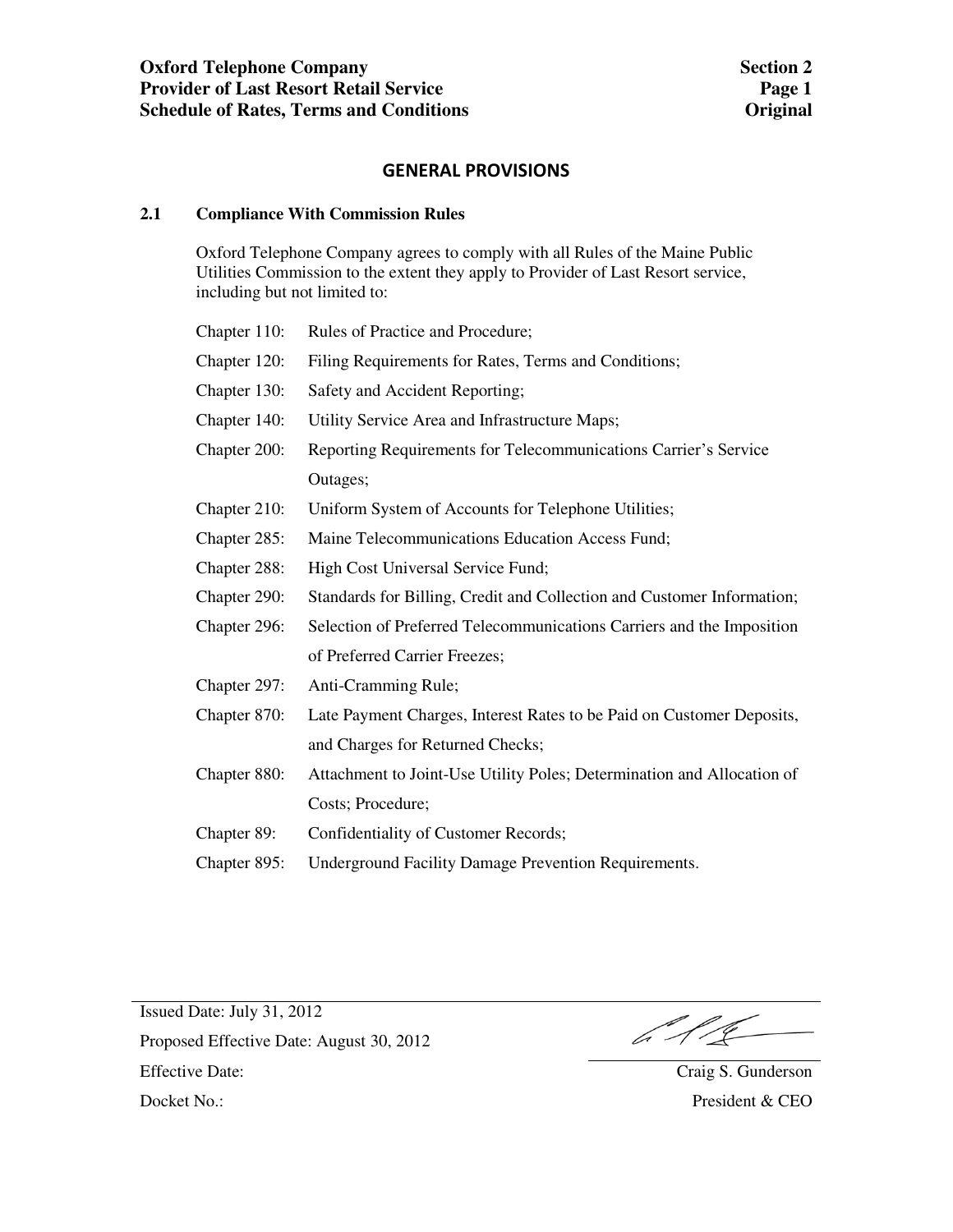## **2.2 Application of Terms and Conditions.**

A. The terms and conditions set forth herein apply to intrastate retail provider of last resort service furnished within the State of Maine by Oxford Telephone Company hereinafter referred to as the Company, subject to the jurisdiction of the Maine Public Utilities Commission.

Exchanges Served by Oxford Telephone Company

| Buckfield         | 336 |
|-------------------|-----|
| Canton            | 597 |
| North Turner      | 224 |
| Sumner            | 388 |
| Turner            | 225 |
| <b>West Paris</b> | 674 |

B. When services are provided in part by Company and in part by other companies, the terms and conditions of the Company apply to that portion of the service furnished by the Company.

### **2.3 Equipment Provision**

- A. Company shall own the Network Interface and any associated facilities for provisioning service to a customer location.
- B. No equipment, apparatus, Circuit, or device not furnished by the Company shall be directly attached or connected electrically with the facilities furnished by the Company, except as provided in this Schedule, or otherwise authorized in writing by the Maine Public Utilities Commission. In no event may any equipment, apparatus, or device be connected in any manner with the facilities furnished by the Company unless the connection of such equipment, apparatus, or device complies with the provisions of Part 68 of the Rules of the Federal Communications Commission. In case any such unauthorized attachment or connection is made, the Company shall have the right to remove or disconnect the same, or to terminate the service.

b 11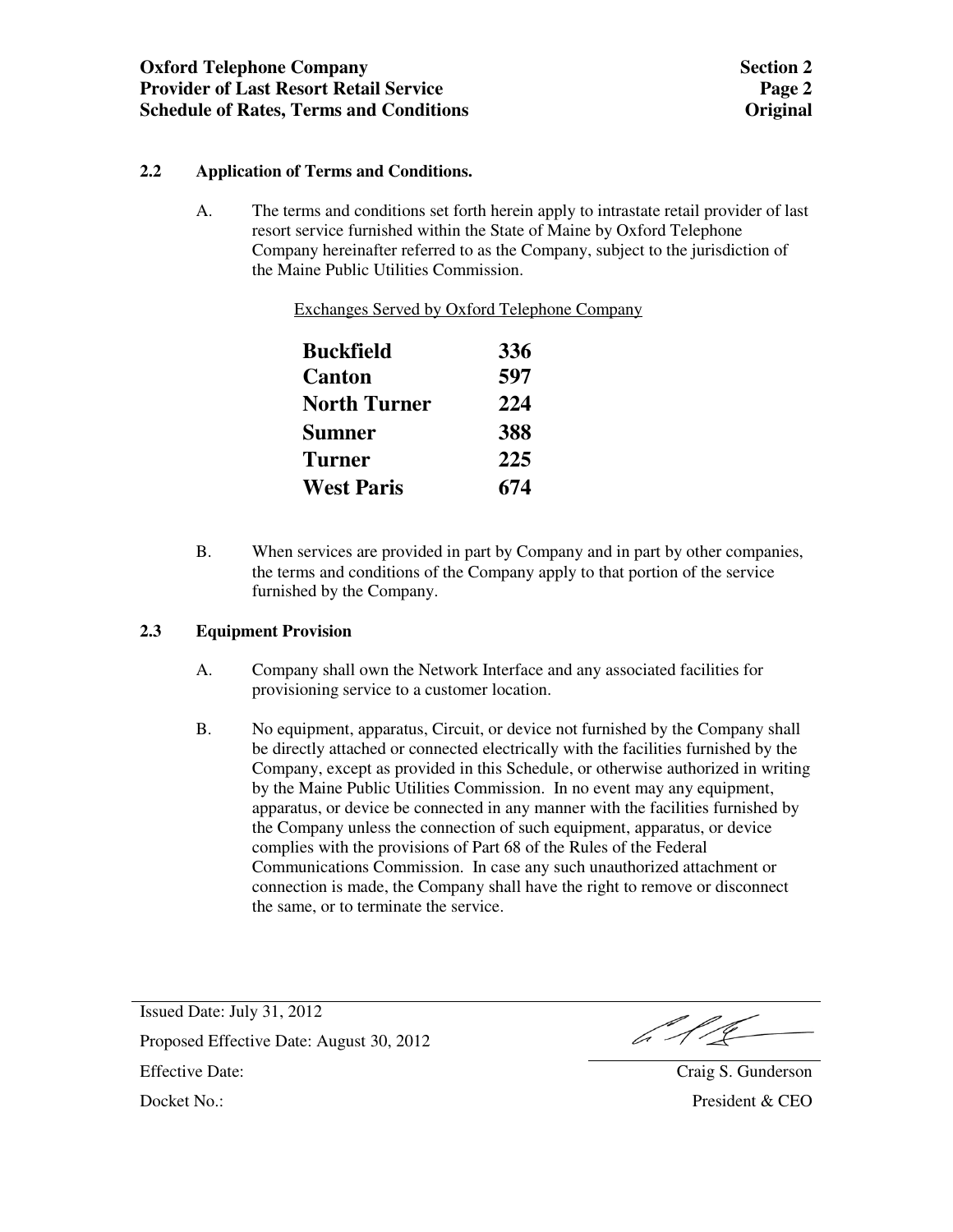- C. The provisions of the preceding shall not be construed or applied to bar a Customer from using devices which serve the Customer's convenience in the Customer's use of the facilities of the Company provided any such device so used does not:
	- 1. Endanger the safety of the Company employees or the public;
	- 2. Damage, require change in or alteration of, or involve direct electrical connection to, the equipment or other facilities of the Company, unless as provided for elsewhere in this Schedule;
	- 3. Interfere with the proper functioning of such equipment or facilities;
	- 4. Impair the operation of the communication system;
	- 5. Otherwise injure the public in its use of the Company's services.
- D. Except as otherwise provided in this Schedule, nothing herein shall be construed to permit the use of a recording device, or of a device to interconnect any line or Channel of the Company with any other communication line or Channel of the Company or of any other person.

### **2.4 Minimum Contract Period**

- A. Except as specified elsewhere in this Schedule, the Minimum Contract Period is one month from the date service or additions to service are established and the minimum charge is the authorized rate for one month. For purposes of rate administration each month is considered to have 30 days.
- B. The Company may require a Contract period longer than one month at the same location in connection with special types or arrangements of equipment or for unusual construction necessary to meet specific demands for service.

### **2.5 Abuse or Fraudulent Use of the Service**

- A. The service is furnished subject to the condition that there will be no abuse or fraudulent use of the service. Abuse or fraudulent use of service includes:
	- 1. The use of service or facilities of the Company to transmit a Message or to locate a person or otherwise to give or obtain information, without payment of the charge applicable for such service;

Issued Date: July 31, 2012 Proposed Effective Date: August 30, 2012

 $\mathbb{Z}/\mathbb{Z}$ 

Effective Date: Craig S. Gunderson Docket No.: President & CEO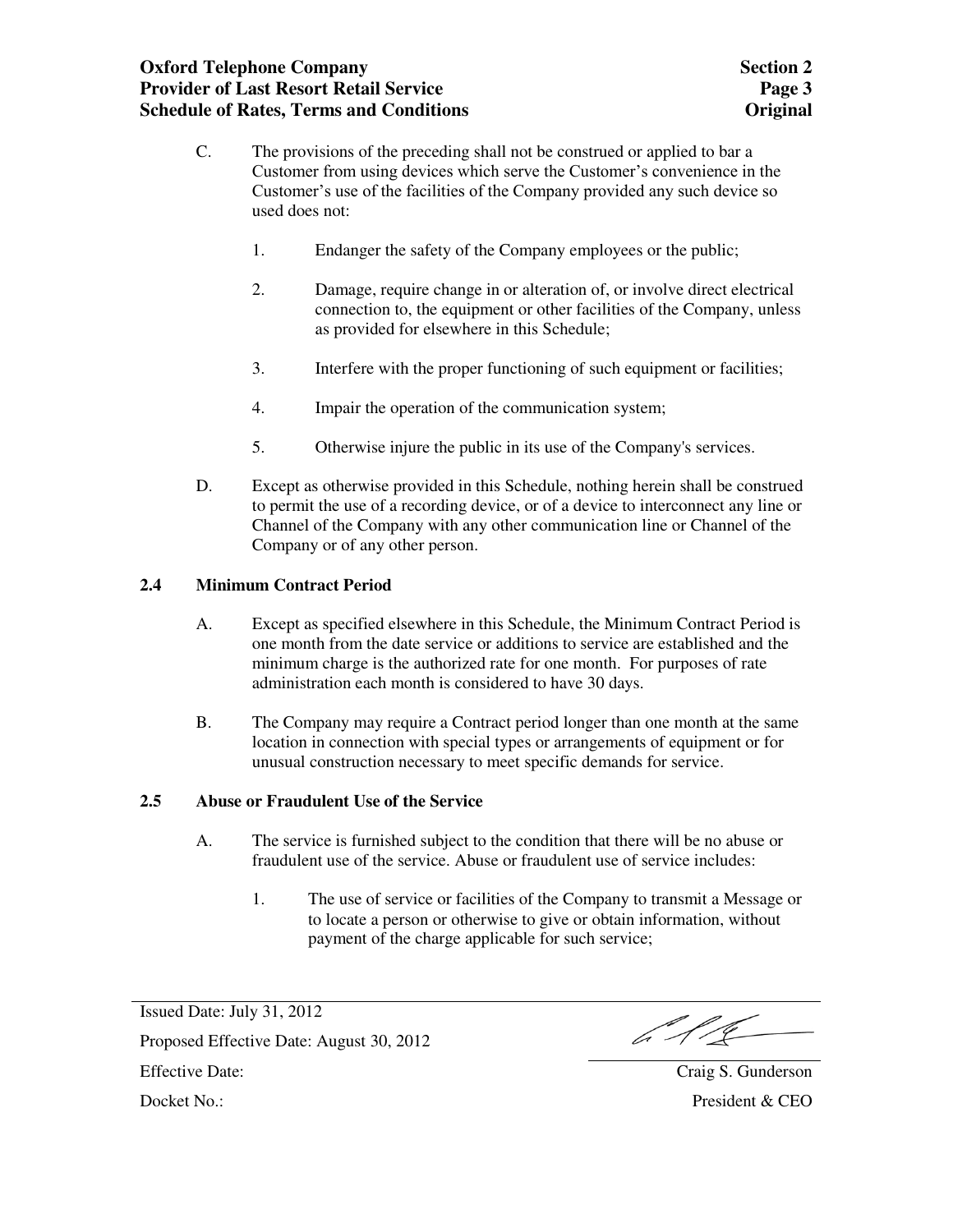- 2. The obtaining, or attempting to obtain, or assisting another to obtain or to attempt to obtain service, by rearranging, tampering with, or making connection with any facilities of the Company, or by any trick, scheme, false representation, or false credit device, or by or through any other fraudulent means or device whatsoever, with intent to avoid the payment, in whole or in part, of the regular charge for such service;
- 3. The use of service or facilities of the Company for a call or calls, anonymous or otherwise, if in a manner reasonably to be expected to frighten, abuse, torment, or harass another;
- 4. The use of the service in such manner as to interfere unreasonably with the use of the service by one or more other Customers; and/or
- 5. The impersonation of another.
- B. Service may be discontinued if there is abuse or fraudulent use of service as outlined in 2.5.A.

## **2.6 Use of the Service for Unlawful Purposes**

The service is furnished subject to the condition that it shall not be used for any unlawful purposes. If Company determines that customer is using service provided by the Company for unlawful purposes, Company reserves the right to disconnect Customer's service. Any Customer whose service is to be discontinued will be notified by the Company of that Customer's or applicant's right to bring a complaint before the Maine Public Utilities Commission to determine whether or not such service is being used in violation of this rule. Upon complaint to the Commission by any applicant or Customer who is affected by the refusal of discontinuance of service in accordance with this rule, such service shall be provided, continued or restored if the Commission shall determine that the service has not been used in violation of this rule.

### **2.7 Telephone Numbers**

- A. Customer has no ownership right for, or property right to, the telephone number associated with the service provided pursuant to this Schedule nor any right to continuance of service through any particular Central Office.
- B. Company reserves the right to change the Customer's telephone number or the Central Office associated with such number, or both, upon 30 days written notice, as may be required for the proper conduct of its business.

Issued Date: July 31, 2012 Proposed Effective Date: August 30, 2012

b 11

Effective Date: Craig S. Gunderson Docket No.: President & CEO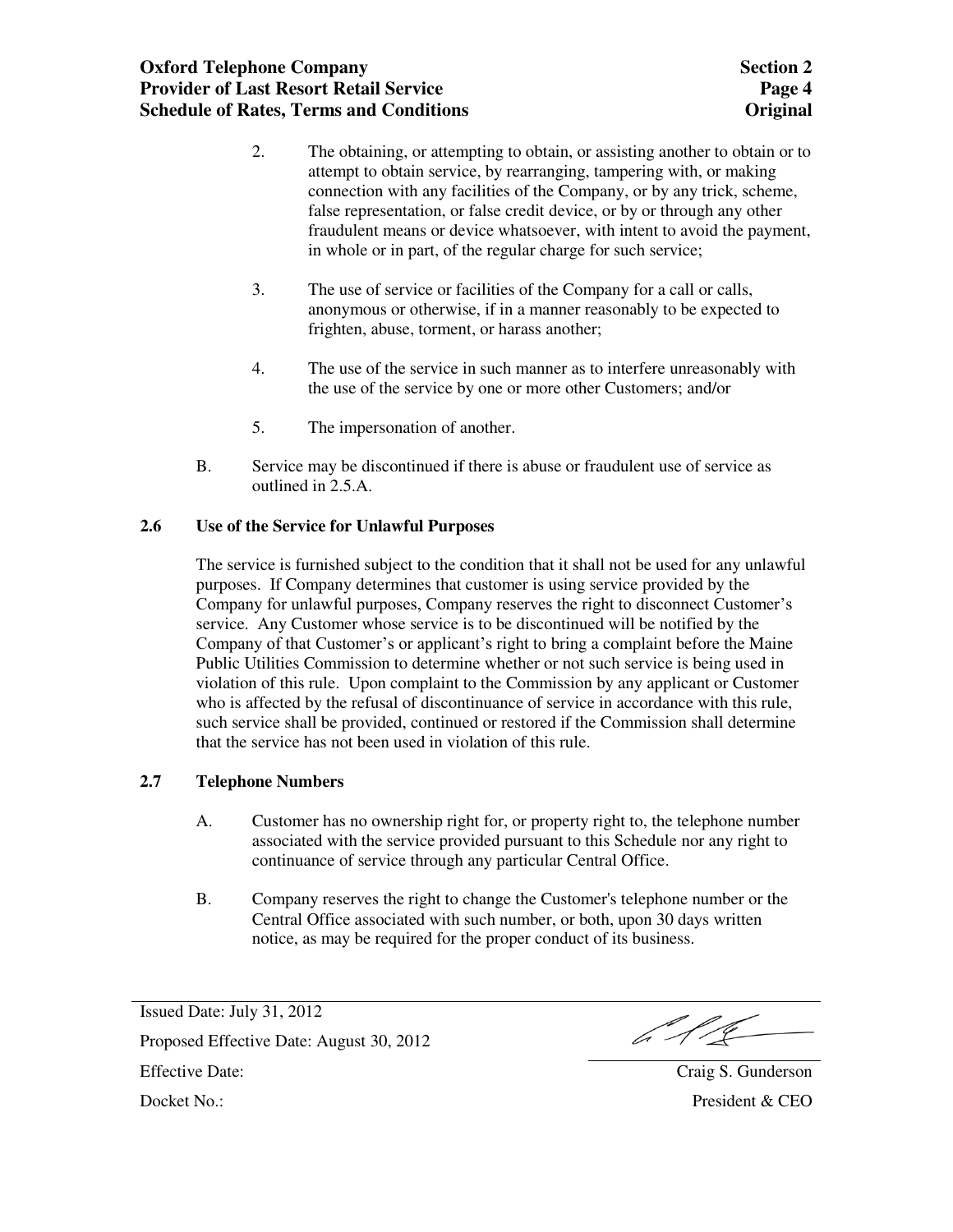## **2.8 Maintenance and Repair Obligations**

- A. Whenever it is determined that the Customer is responsible for damage to or loss of Telephone Company-provided equipment, the Customer will be billed for the Cost of such equipment. Customer shall not be deemed responsible for acts of God or unavoidable accidents.
- B. Access to Customer's Premises, at any reasonable hour, will be given to representatives of the Company for the purpose of inspecting, repairing, testing or removing any part of the Company's facilities.

## **2.9 Directory Listings**

If the Company publishes a telephone directory, the Company will include a single listing within the published directory indicating the name, address, and telephone number of each Provider of Last Resort Retail Service customer. Customers who do not wish to be listed in the Company's published directory or who wish to be listed in a manner other than the standard format provided by the Company may obtain a modification of their directory listing by entering into an alternate listing agreement with the Company pursuant to the Rates, Terms and Conditions set forth on the Company's publicly accessible web site.

## **2.10 Line Extensions**

In the event a customer location requires a line extension to connect the customer location to the public switched telephone network, Company shall provide such a line extension pursuant to the Rates, Terms and Conditions for Line Extensions set forth on the Company's publicly accessible web site.

## **2.11 Interest Rates**

Company shall charges the maximum interest rate authorized pursuant to Chapter 870 of the Commission's Rules for any Deposits, Late Payments, or Returned Checks associated with a customer's Provider of Last Resort Retail Service.

 $646-$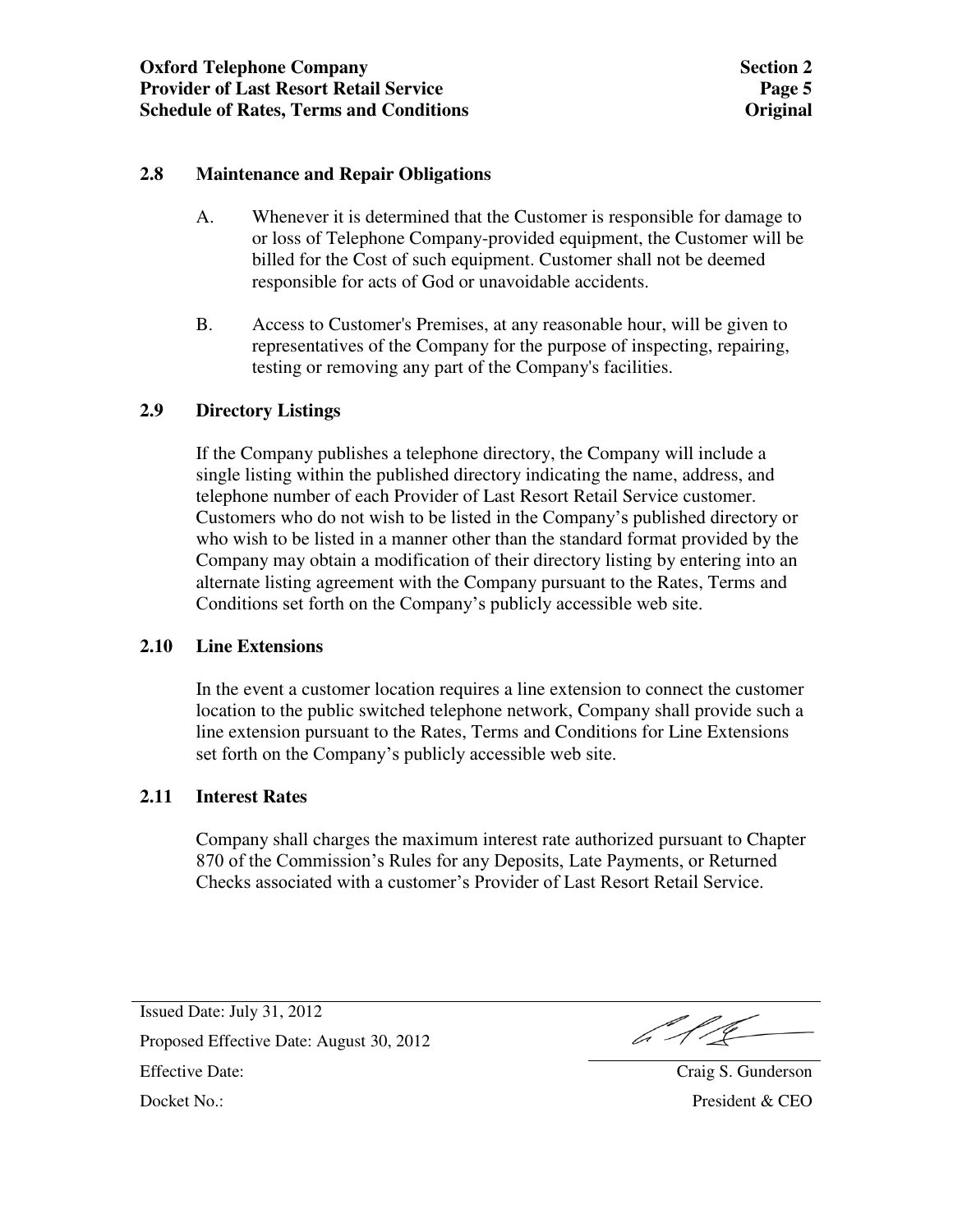## **2.12 Limitation of Liability**

- A. The liability of the Company for damages arising out of mistakes, omissions, interruptions, delays or errors or defects in transmission occurring in the course of furnishing service and not caused by negligence of the Customer shall in no event exceed an amount equivalent to the proportionate charge to the Customer for the period of service during which such mistakes, omissions, interruptions, delays or errors or defects in transmission occur, based upon these factors being reported to the Company's Repair Department and allowance of 24 hours for repairs.
- B. The Customer indemnifies and saves the Company harmless against the following:
	- 1. Acts or omissions of other companies when their facilities are used in connection with the Company's facilities to provide service.
	- 2. Any defacement or damage to the Customer's Premises resulting from the existence of the Company's instruments, apparatus and associated wire on such Premises, or from the installation or removal thereof, when such defacement or damage is not the result of the negligence of the Company or its employees.
	- 3. Any accident, injury or death occasioned by its equipment or facilities, when such is not due to negligence of the Company.
	- 4. Claims for libel, slander, or infringement of copyright arising from the material transmitted or recorded over its facilities; claims for infringement of patents arising from combining with, or using in connection with, facilities of the Company, apparatus and systems of the Customer; and against all other claims arising out of any act or omission of the Customer in connection with facilities provided by the Company.
	- 5. Liability for failure to provide service (as per Section 2.12.A).

b 11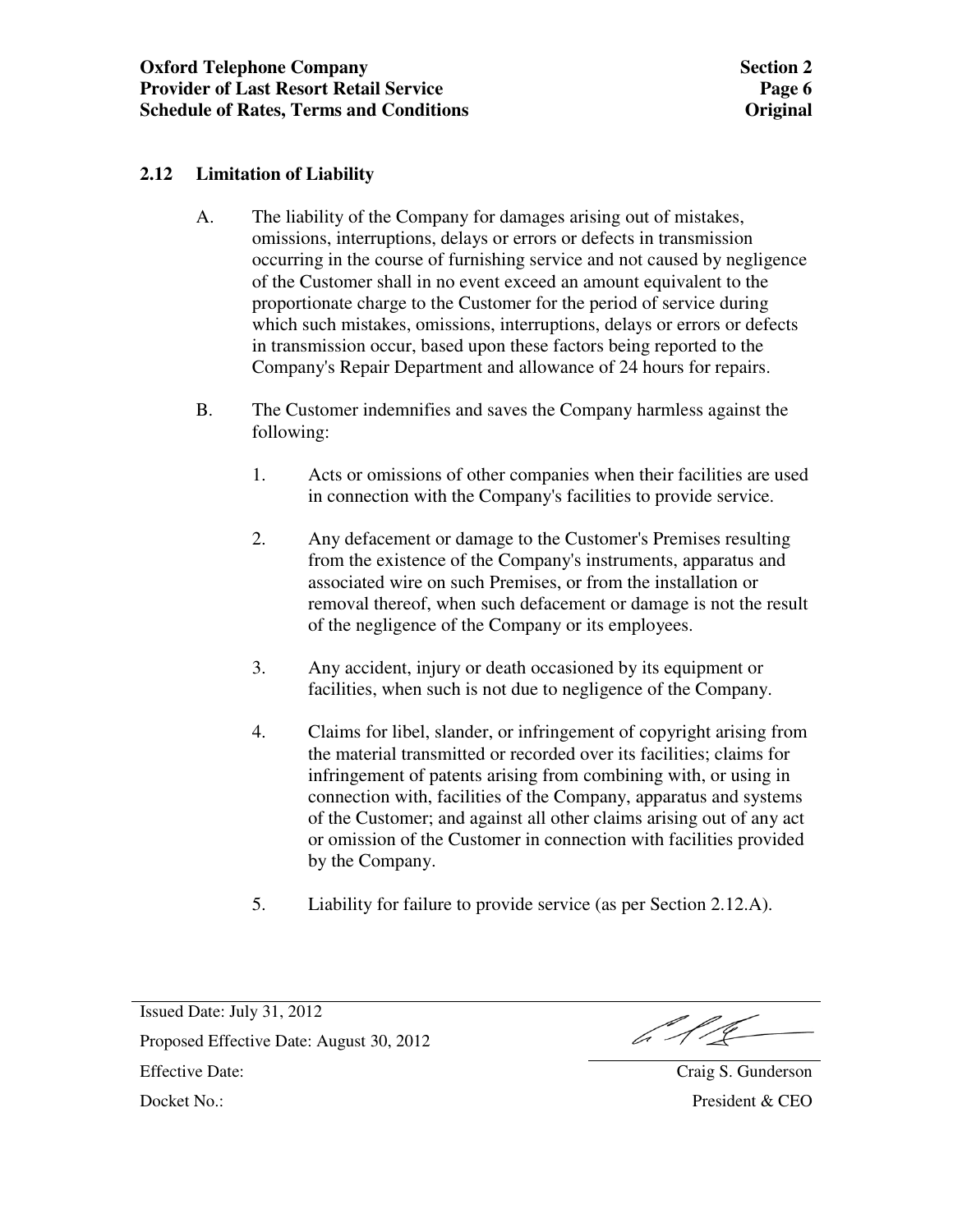#### **2.13 Intrastate Surcharges and Taxes**

Company shall charge and collect all applicable taxes and surcharges on intrastate retail services offered pursuant to this Schedule, including but not limited to the following:

A. Enhanced Universal Emergency Number Service

 E911 Surcharge as provided in 25 MRSA Section 2927 applies per month on each Residence and Business provider of last resort service accounts.

B. Maine Telecommunications Education Access Fund Surcharge

 A Maine Telecommunications Education Access Fund (MTEAF) surcharge as provided in 35-A MRSA section 7104-B applies per month as a percentage, established by the Commission, of each Residence and Business Customer's bill for all intrastate retail charges for telecommunications service.

#### C. Maine Universal Service Fund (MUSF) Surcharge

 A surcharge for the Maine Universal Service Fund (MUSF) applies to all intrastate services billed to a retail Customer for bills rendered after May 15, 2003. The surcharge shall not apply to surcharges such as those for Enhanced 911, the Maine Telecommunications Education Access Fund, or similar funds. The surcharge shall be equal to the Revenue Percentage established quarterly by the Administrator of the MUSF.

#### D. Service Provider Tax Surcharge

 Consistent with Title 36MRSA c. 358, Section 2552, a Service Provider Tax surcharge will be applied monthly on the value of telecommunications services billed, and identified as such beginning with bills rendered on or after July 1, 2004. The amount of the surcharge is an equivalent pass-through of the charges assessed to the Company pursuant to Title 36MRSA c. 358, Section 2552.

b 116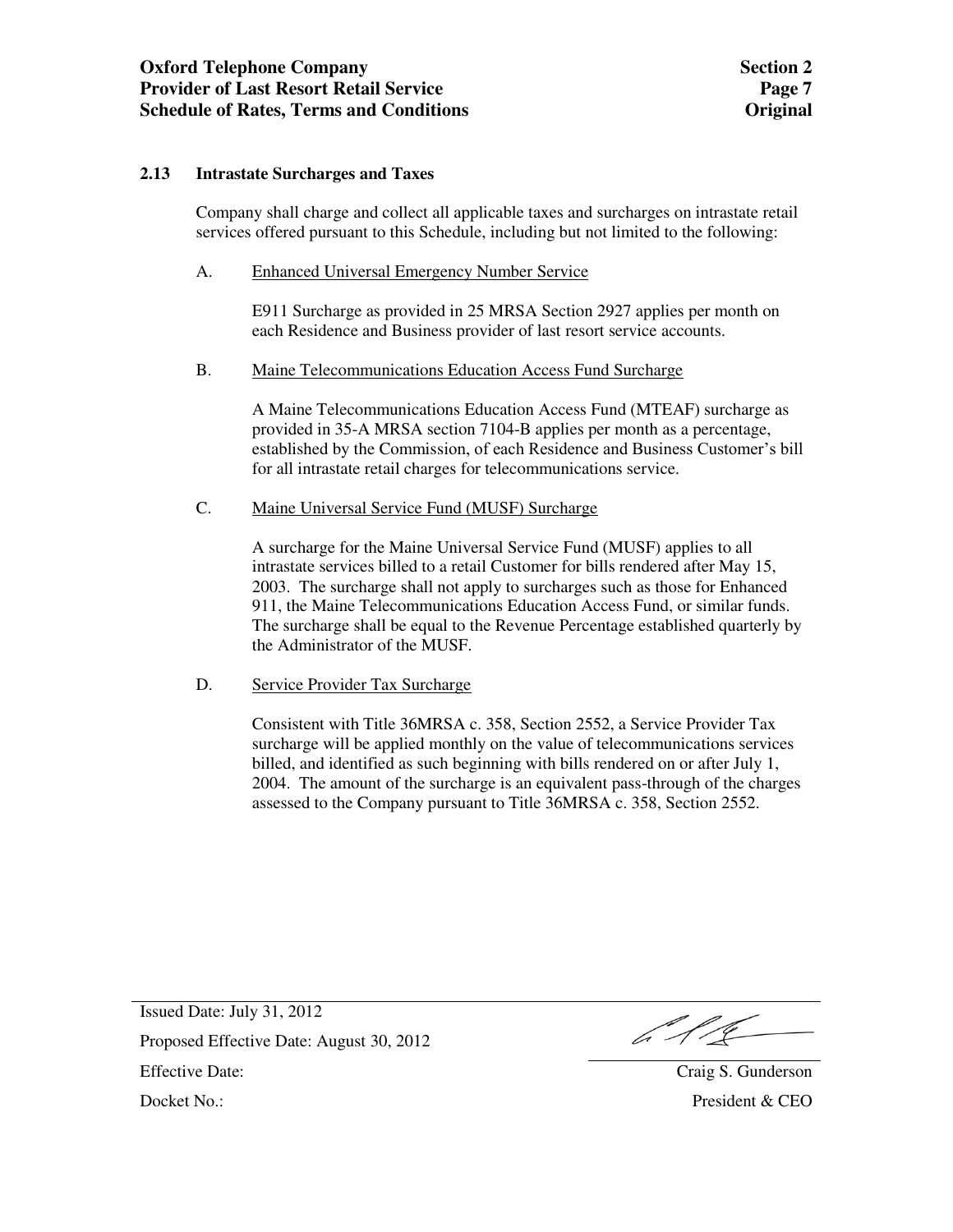## E. ConnectME Surcharge

 The ConnectME surcharge applies to retail Customer bills rendered after September 15, 2007. The surcharge shall be equal to a percentage, established by the ConnectME Fund Administrator, of communications services as defined by Chapter 101 of the Rules of the ConnectME Authority.

### **2.14 Payment for Service**

 The Customer is responsible for Payment to the Company for all charges in conjunction with the service furnished by the Company to the Customer in accordance with this Schedule of Rates, Terms and Conditions.

b 1/2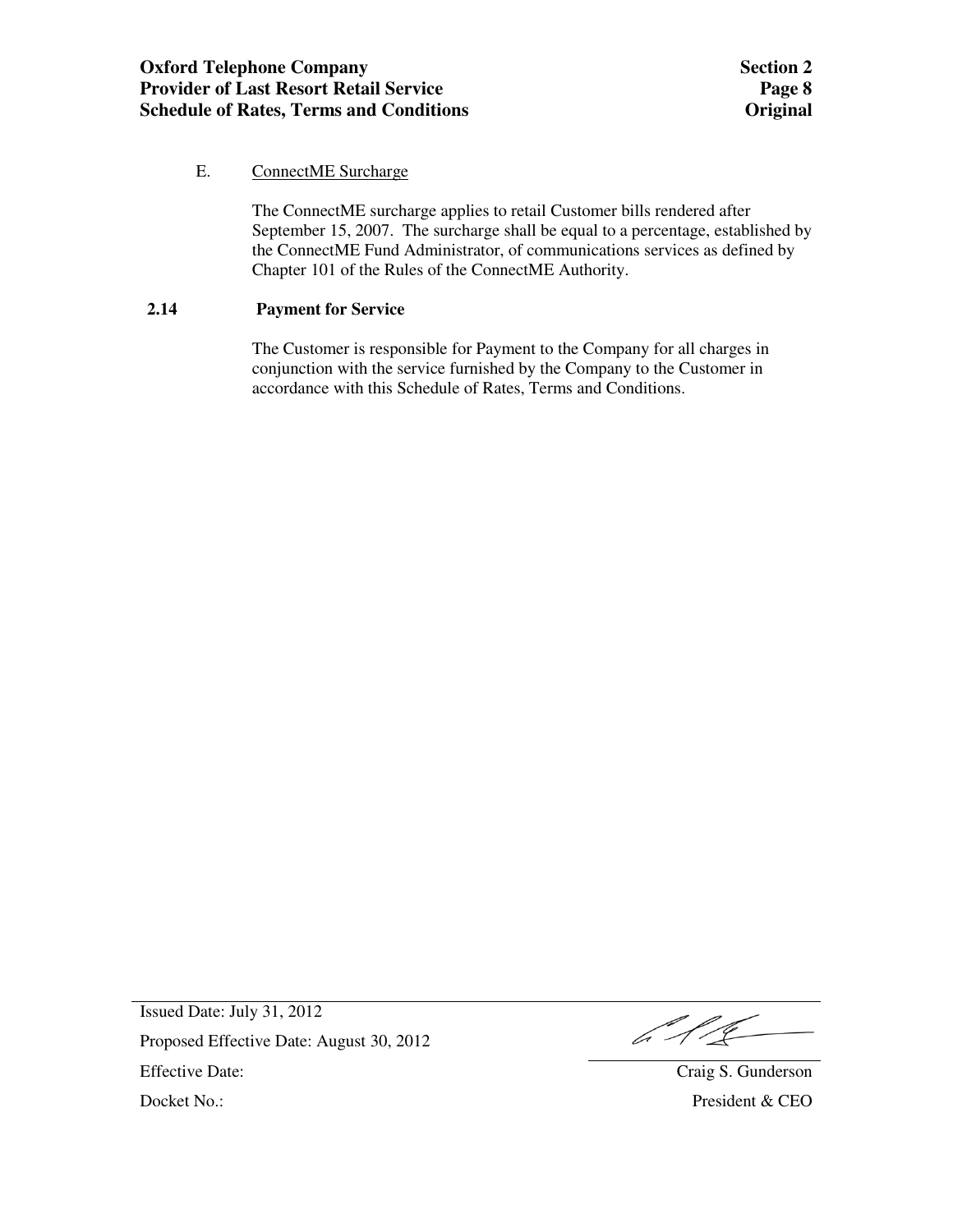## **SERVICE CHARGES**

### **3.1 General**

- A. Service Charges apply to services or equipment ordered or connected into service at the Customer's request including initial connections, moves, and restoration of service. Certain items of equipment in this Tariff are listed with an Installation Charge. This Installation Charge is applied in addition to the appropriate Service Charges listed below.
- B. Service charges apply in addition to, but not in lieu of charges which may be incurred in installations of a temporary or speculative nature.
- C. Service charges are comprised of the following work functions, one or more of which is applicable based upon the service or equipment requested by a Customer.
	- 1. Initial Connection Charge Applicable for work performed by the Telephone Company in connection with the Initial establishment of or restoration of provider of last resort retail service.
	- 2. Secondary Service Order Charge Applicable for work performed by the Telephone Company in association with connections, moves or changes to an established provider of last resort retail service
	- 3. Telephone Number Change Charge Applicable for work performed by the Telephone Company in connection with changing telephone numbers at the customer's request
	- . 4. Network Interface/Drop Relocation Charge - Applicable for work performed by the Telephone Company for the relocation of the Network Interface device or aerial/buried drop.
	- 5. Additional Line Connection Charge is applicable for work performed by the Telephone Company in connection with the installation of additional line(s) at the time of initial establishment of service. Applies when a customer is adding more than one access line at a time (Initial Connection Charge of \$38.00 applies for the first line).

 $6116$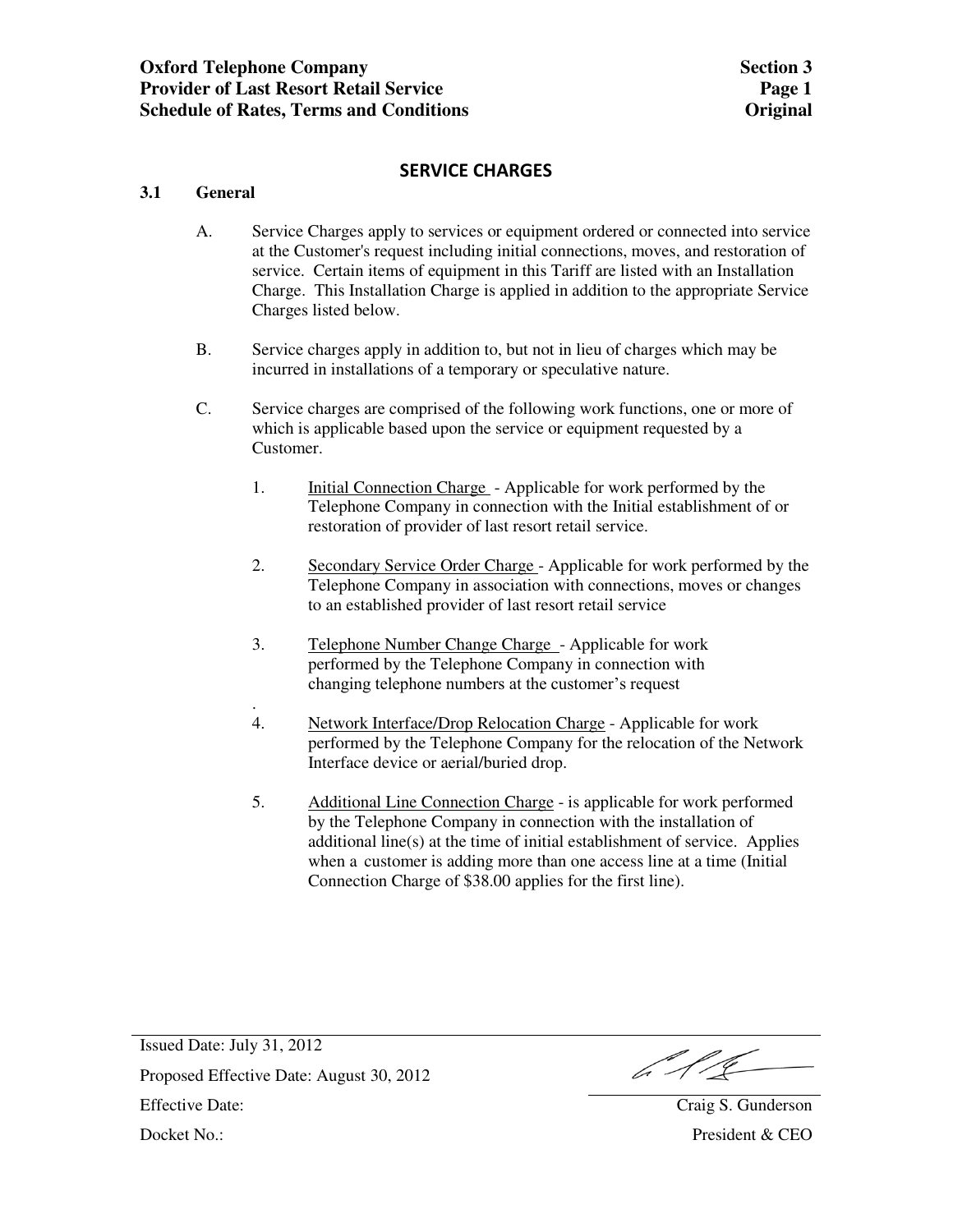### **3.2 Rates**

|           |                                                    | Nonrecurring Charge |           |
|-----------|----------------------------------------------------|---------------------|-----------|
|           |                                                    | <b>Business</b>     | Residence |
| A.        | Initial Connection Charge                          | \$38.00             | \$38.00   |
| <b>B.</b> | Secondary Service Order<br>Charge                  | \$5.00              | \$5.00    |
| C.        | Telephone Number Change<br>Charge                  | \$15.00             | \$15.00   |
| D.        | Network Interface/Drop<br><b>Relocation Charge</b> | \$20.00             | \$20.00.  |
| E.        | <b>Additional Line Connection</b><br>Charge        | \$20.00             | \$20.00   |

#### **3.3 Application of Service Charges**

- A. The Initial Connection Charge is applicable for requests for:
	- 1. Initial connection of provider of last resort retail service
	- 2. Transfer of provider of last resort retail service involving a request for a final bill or, if a final bill is not requested, a refusal of the future Customer to accept full responsibility for the former Customer's account.
- B The Secondary Service Order Charge is applicable for subsequent Customer requests for connections, moves or changes to an established provider of last resort retail service.
- C. The Initial Connection Charge and the secondary service order charge cannot be applied on the same order. When an order requires work for which both the Initial Connection Charge and secondary service order charge would otherwise be applied, only the Initial Connection Charge is applicable.
- D. Discontinuance of Service Charge An Initial Connection Charge will apply for restoration of service following disconnection for nonpayment.

 $612$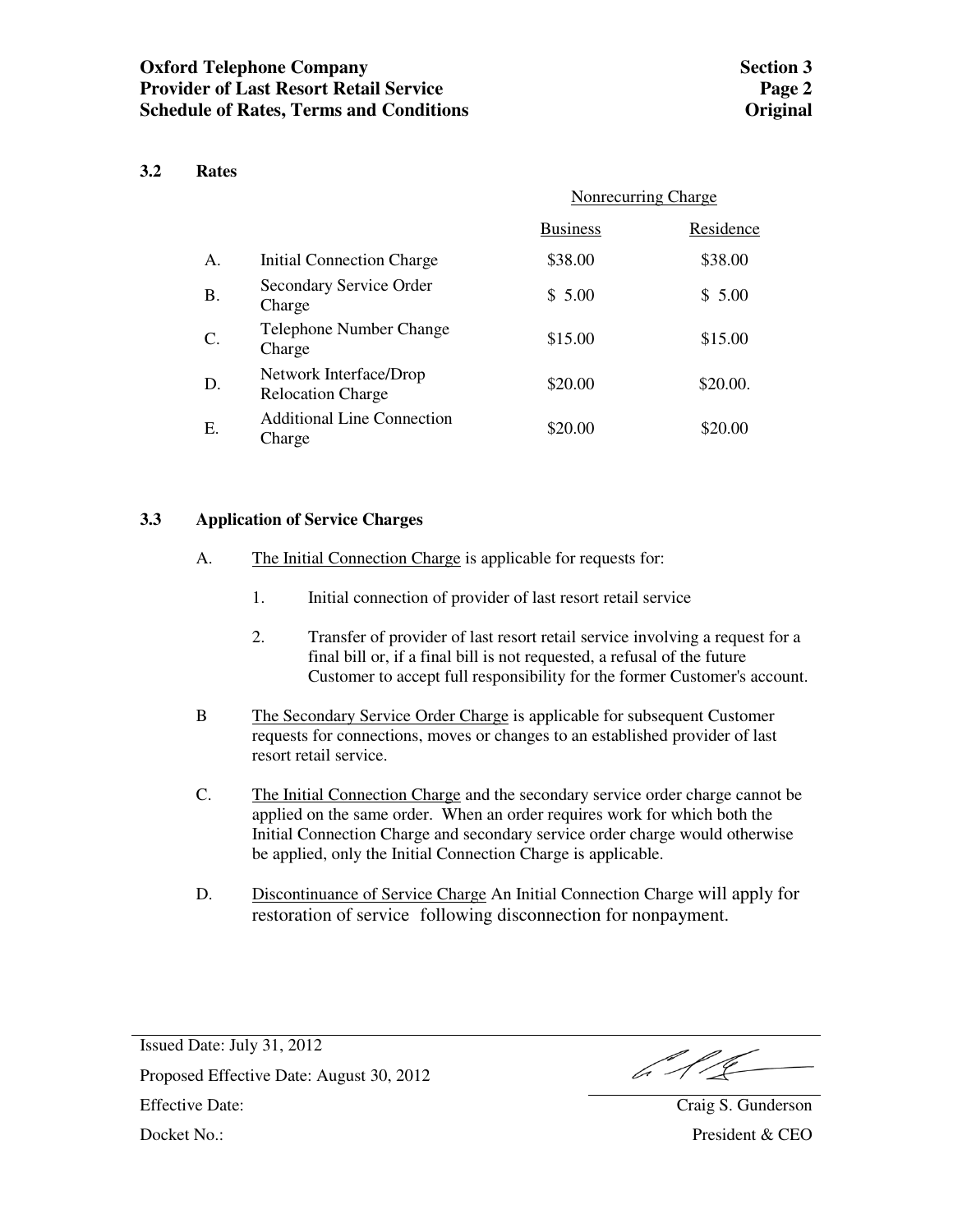- E. In the case of equipment for which the initial Contract (termination agreement) period is more than one month at the same location, the Subscriber may arrange for the change of location on the same or to different Premises in the same Exchange area by one of the following methods:
	- 1. By terminating the Contract for service at the old location, and signing a new application. In this case the Subscriber is required to pay the sum of any Termination Charges which may be applicable plus the Installation Charges which would apply in the case of a new installation.
	- 2. By paying the Cost of making the change in location including the Cost of removing all the equipment from the old locations and the Cost of installing the equipment at the new locations. In this case the Contract period is not affected.

## **3.4 Exceptions**

- A. Service Charges do not apply for the following:
	- 1. Visits to a Customer's Premises solely for the purpose of repair, maintenance or disconnection of Telephone Company provided service and equipment.
	- 2. Changes from Premium to Economy service or changes from any service other than Provider of Last Resort Retail Service to Provider of Last Resort Retail Service.
	- 3. Service reestablished after the destruction of the residential Customer's Premises by fire, flood, or other similar causes beyond the Customer's control, where the same amount of service is reestablished within a reasonable period of time at the same or different location. If, under the preceding conditions, service is installed at another location and then subsequently reestablished at the original location, Service Charges will apply for the subsequent installation.

b 1/2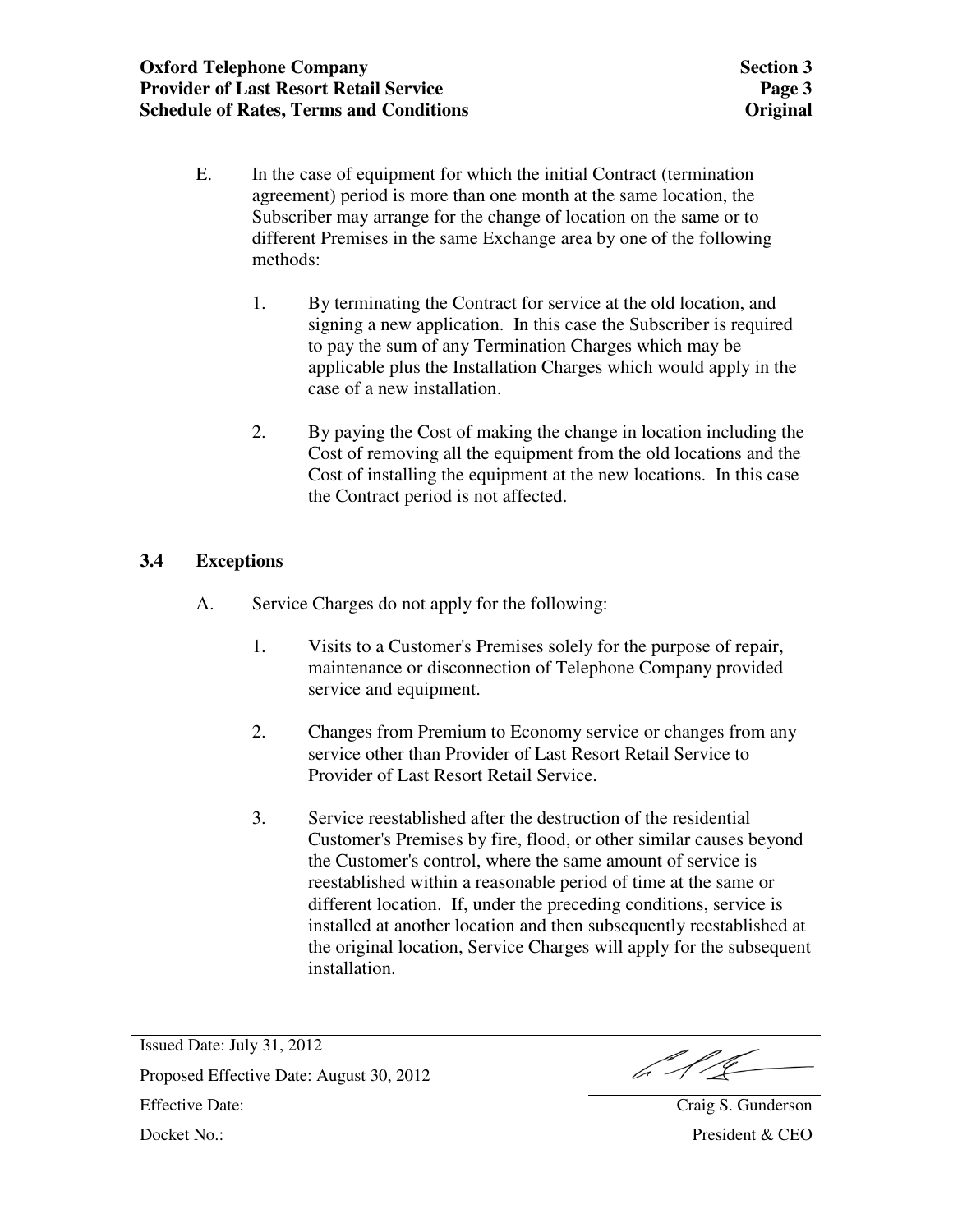- 4. A change of telephone number when initiated by the Company.
- 5. Any work functions required not due to Customer's request.
- B. To the extent the Commission requires application of a discount to installation charges for customers who have complied with the certification requirements and qualified for Lifeline service pursuant to Part 54 of the Rules of the Federal Communications Commission, Company shall apply such Commission ordered discounts to the installation charges associated with an initial connection of provider of last resort retail service.

b 11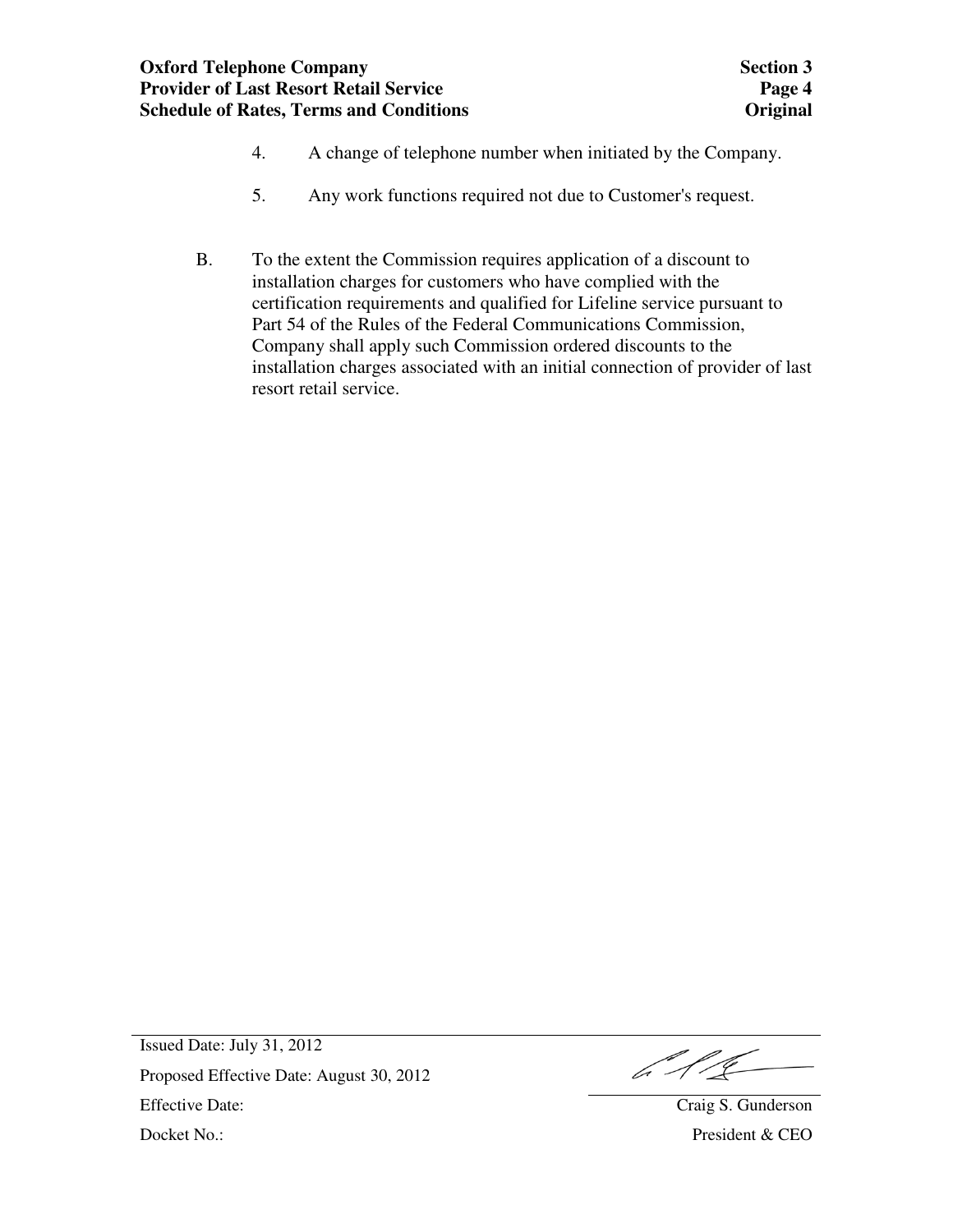### **Residential Economy Service**

### **4.1 Eligibility**

- A. Residential service rates shall apply if the service is primarily for domestic purposes and the telephone number associated with the service is not included in any form of advertising for any business purpose.
- B. Business rates shall apply for any service that does not qualify for residential service rates as set forth in Section 4.1.A. Customers to whom business rates apply are not eligible to take Residential Economy Service.

### **4.2 Definitions**

- A. Basic Service Calling Area (BSCA) is the local (non-interexchange) calling area of the "home exchange" of a customer of Oxford Telephone Company. The BSCA includes all exchanges that were in the BSCA prior to the amendments effective in December 2002 plus all exchanges that are contiguous to the home exchange that were not included prior to the December 2002 amendments. Within a BSCA, there may be Economy and Premium calling options with flatrate and per-minute pricing as specified in the definitions of those options. For all options, the BSCA includes all of the exchanges that are included in the calling option with the largest flat-rate calling area.
- B. Home Exchange is the Exchange of the Company where the Customer receives dial tone.
- C. Economy Calling Area is the Customer's basic-service calling area that has a flat monthly rate for unlimited calling within the Customer' Home Exchange and the list of Exchanges identified in connection with the particular Home Exchange in Section 4.4.A and a per-minute rate for calling to the list of Exchanges identified in connection with the Home exchange in Section 4.4.C of this Tariff.

6118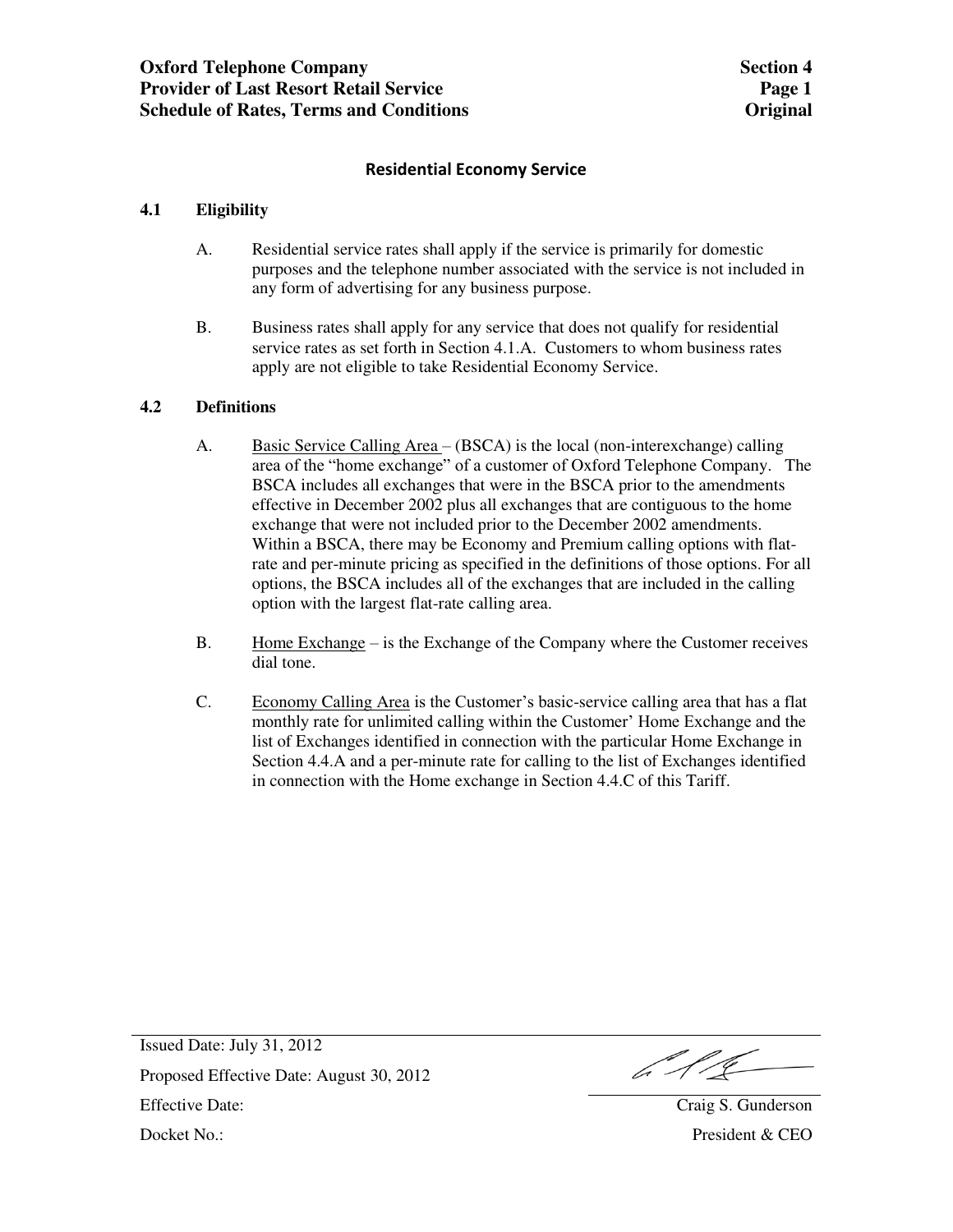## **Residential Economy Service (cont.)**

D. Provider of last resort service – is a flat- rate service with voice grade access to the public switched telephone network; local usage within the basic service calling areas of incumbent local exchange carriers as of

 January 1, 2012; dual-tone multi-frequency signaling or its functional equivalent; single-party service or its functional equivalent; access to emergency services; access to operator services; access to interexchange service; access to directory assistance; toll limitation for qualifying low-income customers; and the capacity to maintain uninterrupted voice service during a power failure, either through the incorporation into the network or network interface devices of suitable battery backup or through electric current. For purposes of this Schedule, all terms included within the definition of provider of last resort service have the same meanings as set forth in 35-A MRSA § 7201.

E. Residential Economy Service – is provider of last resort service offered to residential customers on a retail basis with the Economy Service Area as the Customer's Basic Service Calling Area.

#### **4.3 Regulations Concerning Residential Economy Service.**

- A. Calls Outside the Economy Calling Area Residential Economy Service customers may make local calls from their Home Exchange to the additional Exchanges included in Section 4.4.C at a per-minute rate. The per-minute rate for such calls is set forth in Section 4.4.D of this Tariff. Calls made from the Home Exchange to locations within the State of Maine, other than those listed in Section 4.4 are billed to the Customer at the applicable intrastate toll rates of the carrier used to provide Customer's intrastate toll service.
- B. Municipal Calling Service Customer shall receive toll free calling to any other customer of a Provider of Last Resort within the municipality in which Customer resides where practicable so long as Customer is utilizing an intralata toll provider for whom Company provides billing to the Customer. In the event Customer is charged by an intralata toll provider for whom Company provides billing to the Customer for a call to a Provider of Last Resort customer within the municipality in which Customer resides, Company shall remove any charges associated with any such municipal calling from the customer's bill when notified by the customer.
- C. Changes in Calling Areas The Customer's initial selection of either the Economy Calling Area Service offering or the Premium Calling Area Service offering is without charge. Subsequent changes by the Customer

 $612$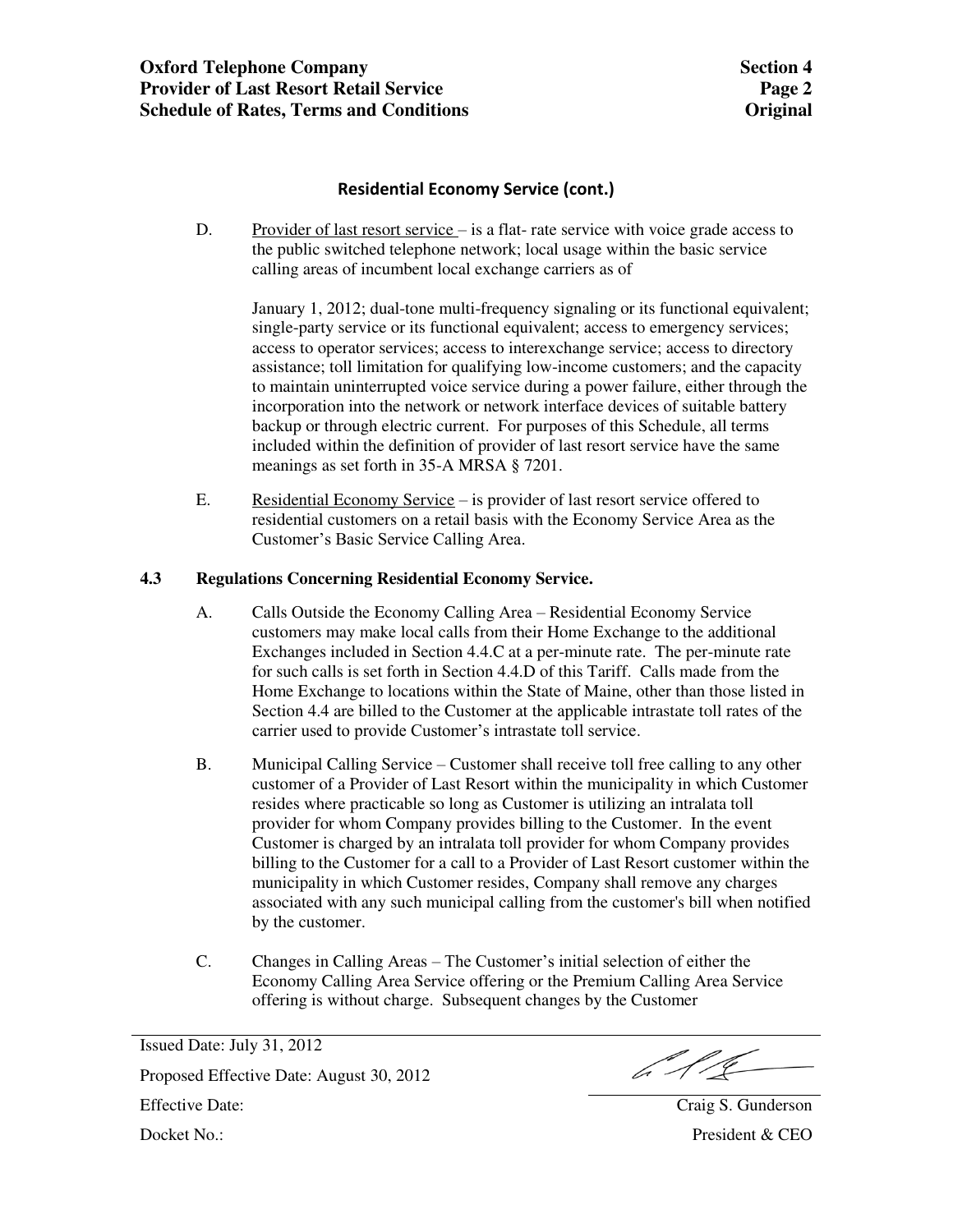## **Residential Economy Service (cont.)**

 are subject to the applicable Service Order Charge as identified in this Tariff. If only one Calling Area Service offering is available for an Exchange, the Customer will automatically be classified under the available service offering and no charge will apply.

- D. Rates The applicable rates for the Company's Residential Economy Service are listed in Sections 4.4.B and 4.4.D of this Tariff.
- E. Lifeline Company complies with all provisions set forth in Part 54 of the Rules of the Federal Communications Commission and shall offer all applicable State and Federal discounts to customers who have been properly certified as qualifying for Lifeline service pursuant to Part 54 of the Rules of the Federal Communications Commission.

#### **4.4 Calling Area Rates and List of Exchanges**

| <b>Home Exchange</b> | Unlimited Flat-Rated Calling to the<br><b>Following Exchanges</b> |
|----------------------|-------------------------------------------------------------------|
| <b>Buckfield</b>     | Buckfield, North Turner, Turner, Sumner,<br><b>West Paris</b>     |
| Canton               | Turner, North Turner, Buckfield, Sumner,<br>Canton, West Paris    |
| North Turner         | North Turner, Turner, Buckfield, Sumner,<br>Canton                |
| Sumner               | North Turner, Turner, Buckfield, Sumner,<br>Canton, West Paris    |
| Turner               | Turner, North Turner, Buckfield                                   |
| <b>West Paris</b>    | West Paris, Buckfield, Sumner, Bryant Pond                        |

A. List of Exchanges Where Flat-Rated Calling Applies

6.11<u>.</u>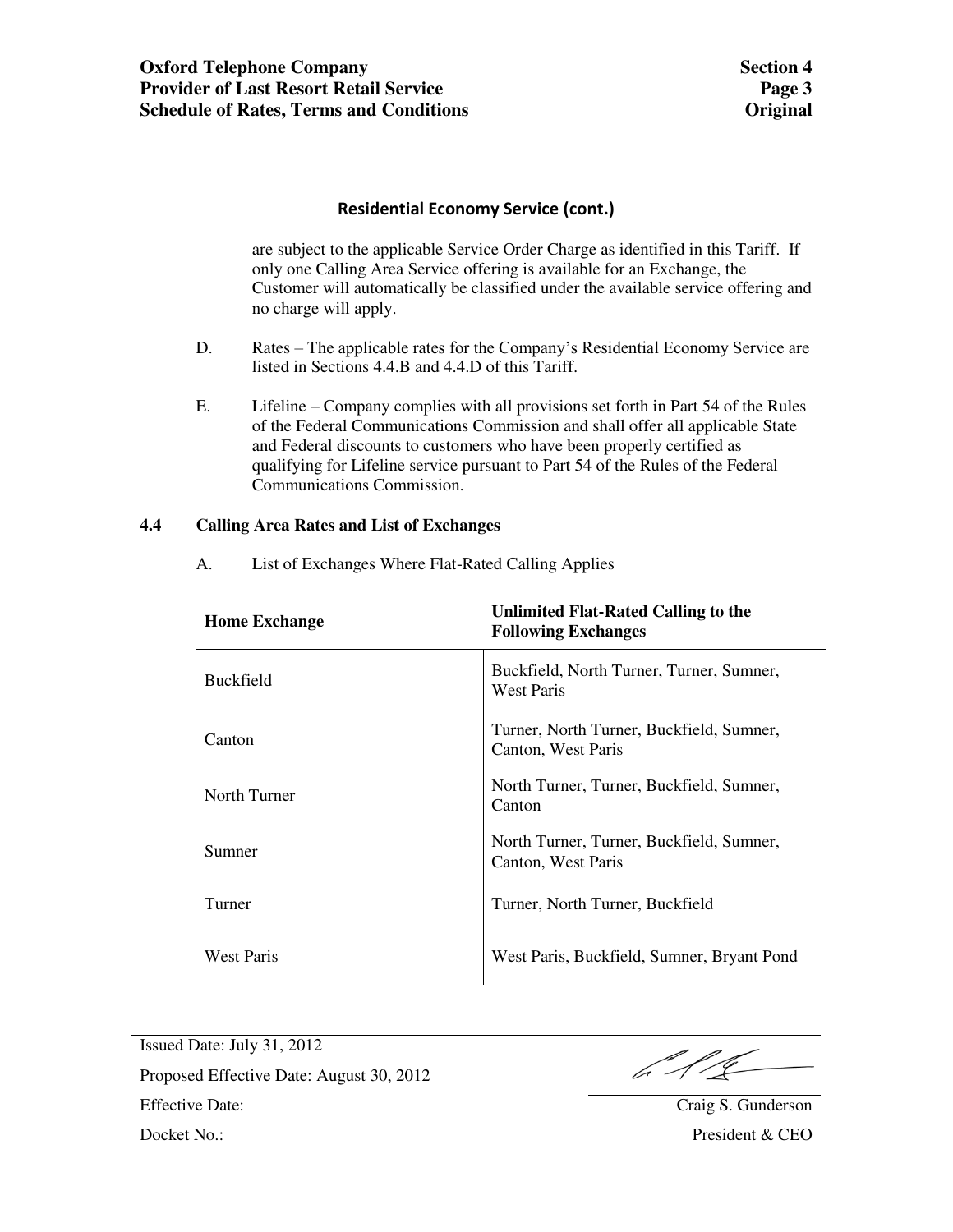## **Residential Economy Service (cont.)**

B. Monthly Rates for Unlimited Flat-Rated Calling

| <b>Home Exchange</b> | Rate                        |
|----------------------|-----------------------------|
| <b>Buckfield</b>     | \$11.85 Residential Economy |
| Canton               | \$11.85 Residential Economy |
| North Turner         | \$11.85 Residential Economy |
| Sumner               | \$11.85 Residential Economy |
| Turner               | \$11.85 Residential Economy |
| West Paris           | \$11.85 Residential Economy |

C. List of Exchanges Where Per-Minute Charges Apply

| <b>Home Exchange</b> | <b>Per-Minute Rated Calling to the Following</b><br><b>Exchanges</b>      |
|----------------------|---------------------------------------------------------------------------|
| <b>Buckfield</b>     | Lewiston, Canton, Hebron, Norway                                          |
| Canton               | Dixfield, Livermore, Wilton                                               |
| North Turner         | West Paris, Lewiston, Livermore, Hebron,<br>Greene, Leeds                 |
| Sumner               | Bryant Pond, Dixfield                                                     |
| Turner               | West Paris, Canton, Sumner, Lewiston,<br>Hebron, Livermore, Greene, Leeds |
| West Paris           | Canton, North Turner, Turner, Norway, Locke<br>Mills, North Norway        |

D. The per-minute rate for calls made from Customer's Home Exchange to the applicable Exchanges listed in Section 4.4.C above is \$0.05 per minute.

 $\frac{1}{4}$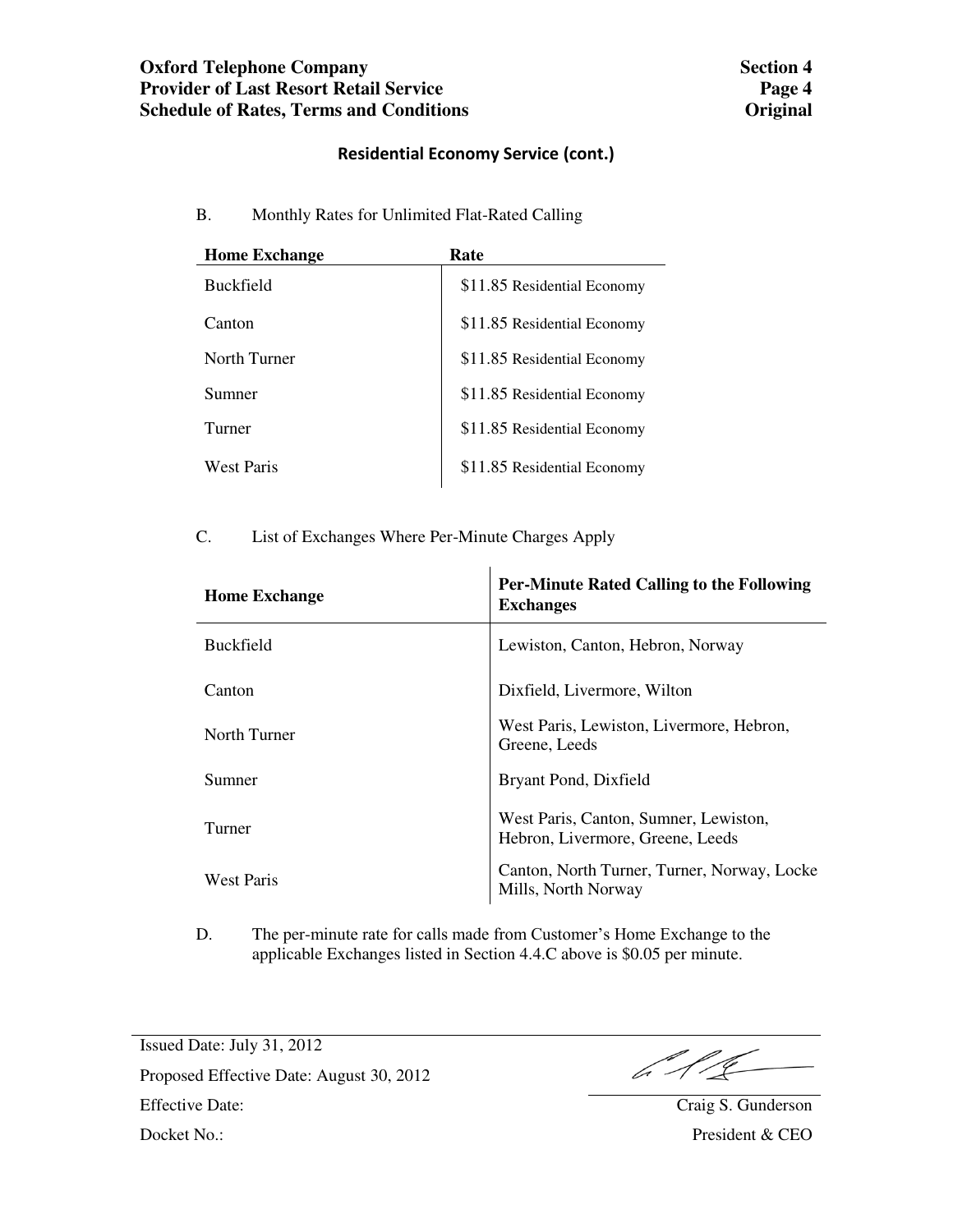### **Residential Premium Service**

### **5.1 Eligibility**

- A. Residential service rates shall apply if the service is primarily for domestic purposes and the telephone number associated with the service is not included in any form of advertising for any business purpose.
- B. Business rates shall apply for any service that does not qualify for residential service rates as set forth in Section 5.1.A. Customers to whom business rates apply are not eligible to take Residential Premium Service.

### **5.2 Definitions**

- A. Basic Service Calling Area (BSCA) is the local (non-interexchange) calling area of the "home exchange" of a customer of Oxford Telephone Company. The BSCA includes all exchanges that were in the BSCA prior to the amendments effective in December 2002 plus all exchanges that are contiguous to the home exchange that were not included prior to the December 2002 amendments. Within a BSCA, there may be Economy and Premium calling options with flatrate and per-minute pricing as specified in the definitions of those options. For all options, the BSCA includes all of the exchanges that are included in the calling option with the largest flat-rate calling area.
- B. Home Exchange is the Exchange of the Company where the Customer receives dial tone.
- C. Premium Calling Area is the Customer's basic-service calling area that has a flat monthly rate for unlimited calling within the Customer' Home Exchange and the list of Exchanges identified in connection with the particular Home Exchange in Section 5.4.A of this Tariff.
- D. Provider of last resort service is a flat- rate service with voice grade access to the public switched telephone network; local usage within the basic service calling areas of incumbent local exchange carriers as of January 1, 2012; dualtone multifrequency signaling or its functional equivalent; single-party service or its functional equivalent; access to emergency services; access to operator services; access to interexchange service; access to directory assistance; toll limitation for qualifying low-income customers; and the capacity to maintain uninterrupted voice service during a

Issued Date: July 31, 2012 Proposed Effective Date: August 30, 2012 Effective Date: August 50, 2012<br>Effective Date: Craig S. Gunderson Docket No.: President & CEO

 $612$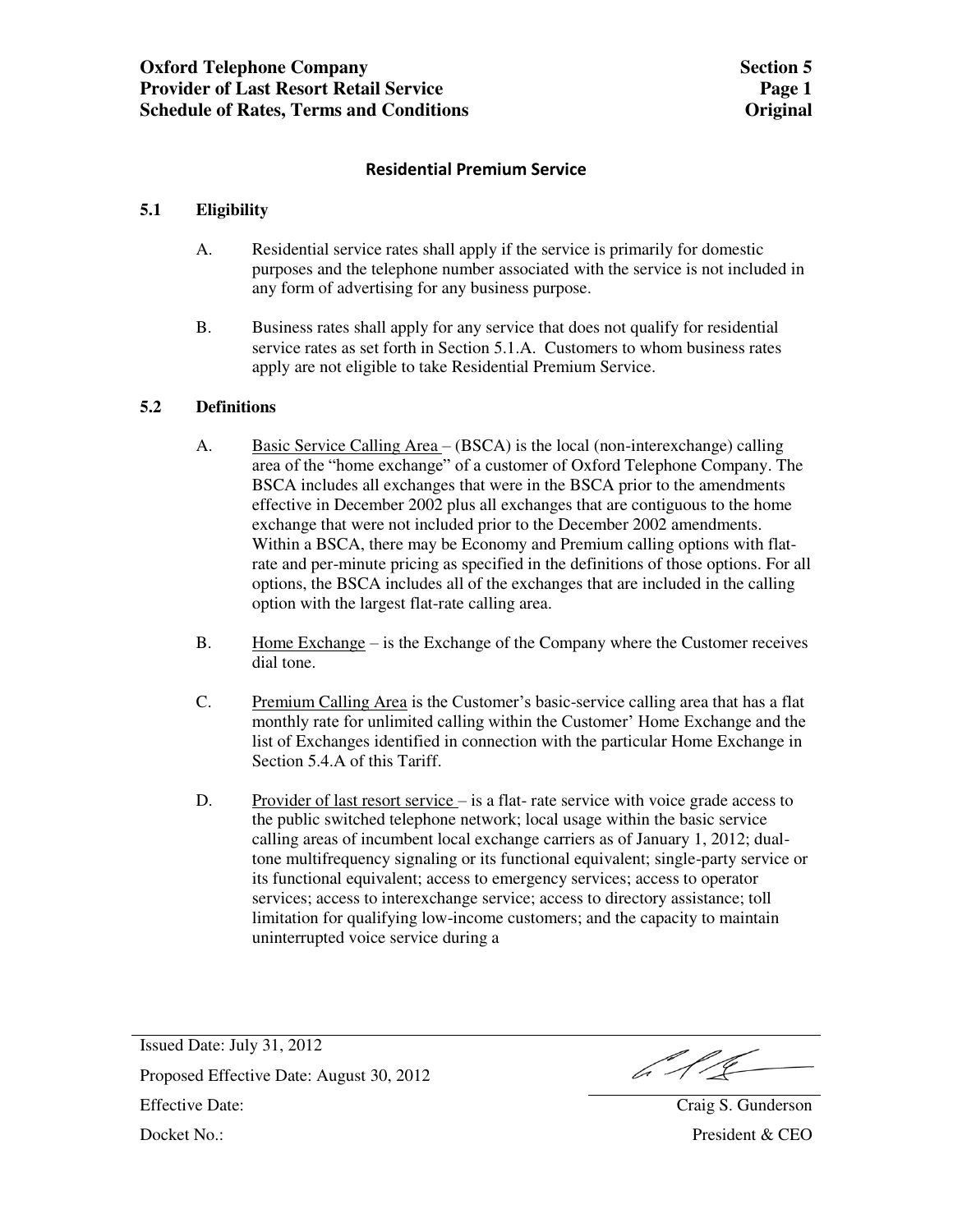## **Residential Premium Service (cont.)**

 power failure, either through the incorporation into the network or network interface devices of suitable battery backup or through electric current. For purposes of this Schedule, all terms included within the definition of provider of last resort service have the same meanings as set forth in 35-A MRSA § 7201.

E. Residential Premium Service – is provider of last resort service offered to residential customers on a retail basis with the Premium Service Area as the Customer's Basic Service Calling Area.

#### **5.3 Regulations Concerning Residential Premium Service.**

- A. Calls Outside the Premium Calling Area Calls made from the Home Exchange to locations within the State of Maine, other than those listed in Section 5.4 are billed to the Customer at the applicable intrastate toll rates of the carrier used to provide Customer's intrastate toll service.
- B. Municipal Calling Service Customer shall receive toll free calling to any other customer of a Provider of Last Resort within the municipality in which Customer resides where practicable so long as Customer is utilizing an intralata toll provider for whom Company provides billing to the Customer. In the event Customer is charged by an intralata toll provider for whom Company provides billing to the Customer for a call to a Provider of Last Resort customer within the municipality in which Customer resides, Company shall remove any charges associated with any such municipal calling from the customer's bill when notified by the customer.
- C. Changes in Calling Areas The Customer's initial selection of either the Economy Calling Area Service offering or the Premium Calling Area Service offering is without charge. Subsequent changes by the Customer are subject to the applicable Service Order Charge as identified in this Tariff. If only one Calling Area Service offering is available for an Exchange, the Customer will automatically be classified under the available service offering and no charge will apply.

 $612$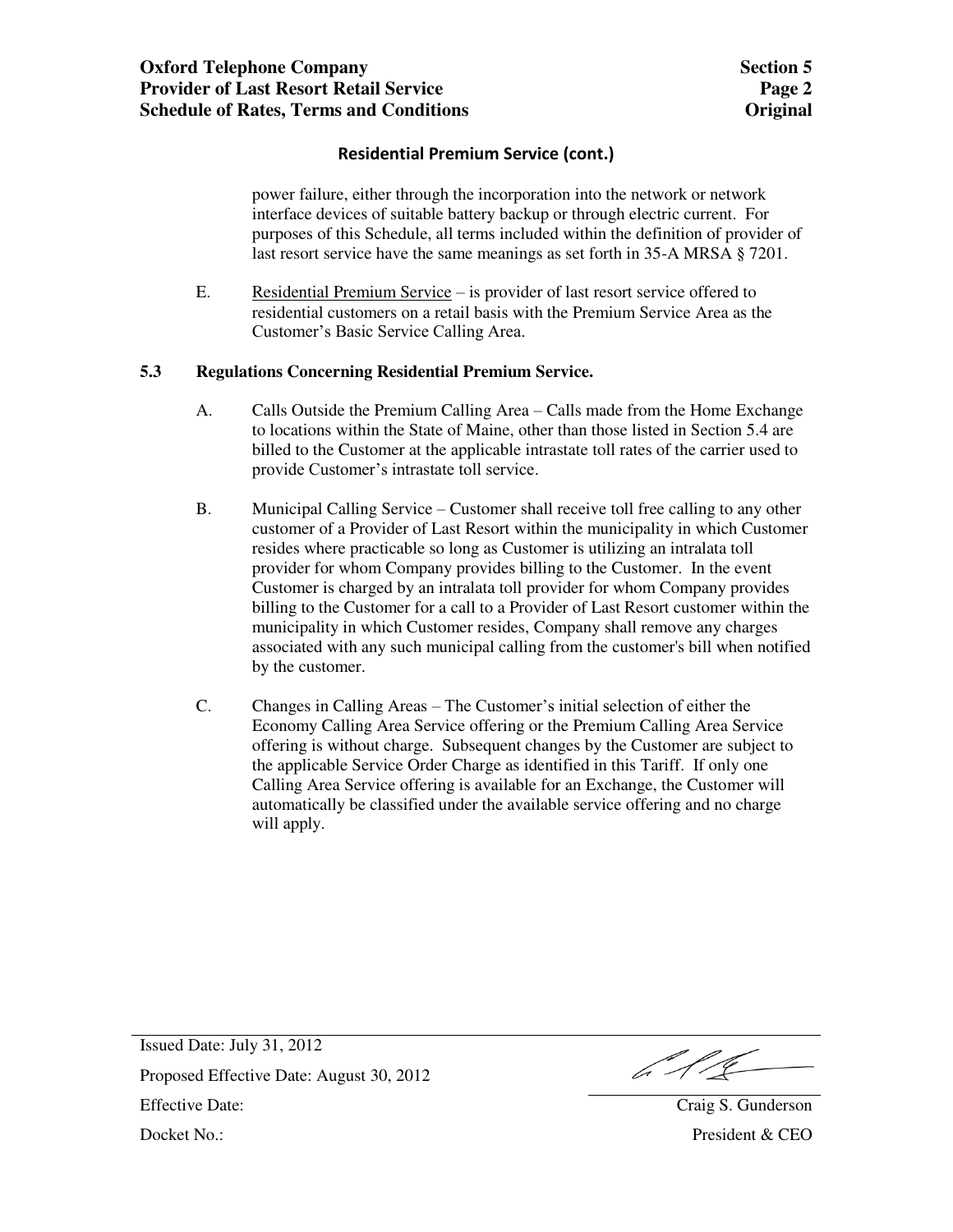## **Residential Premium Service (cont.)**

- D. Rates The applicable rates for the Company's Residential Premium Service are listed in Section 5.4.B of this Tariff.
- E. Lifeline Company complies with all provisions set forth in Part 54 of the Rules of the Federal Communications Commission and shall offer all applicable State and Federal discounts to customers who have been properly certified as qualifying for Lifeline service pursuant to Part 54 of the Rules of the Federal Communications Commission.

### **5.4 Calling Area Rates and List of Exchanges**

A. List of Exchanges Where Flat-Rated Calling Applies

| <b>Home Exchange</b> | <b>Unlimited Flat-Rated Calling to the</b><br><b>Following Exchanges</b>                                          |
|----------------------|-------------------------------------------------------------------------------------------------------------------|
| <b>Buckfield</b>     | Buckfield, Turner, North Turner, Sumner,<br>Canton, West Paris, Lewiston, Hebron,<br>Norway                       |
| Canton               | Canton, Turner, North Turner, Buckfield,<br>Sumner, West Paris, Dixfield, Livermore,<br>Wilton                    |
| North Turner         | North Turner, Turner, Buckfield, Sumner,<br>Canton, West Paris, Lewiston, Livermore,<br>Hebron, Greene, Leeds     |
| Sumner               | Sumner, Turner, North Turner, Buckfield,<br>Canton, West Paris, Bryant Pond, Dixfield                             |
| Turner               | Turner, North Turner, Buckfield, Sumner,<br>Canton, West Paris, Lewiston, Livermore,<br>Hebron, Greene, Leeds     |
| <b>West Paris</b>    | West Paris, Turner, North Turner, Buckfield,<br>Sumner, Canton, Bryant Pond, Norway, North<br>Norway, Locke Mills |

 $611$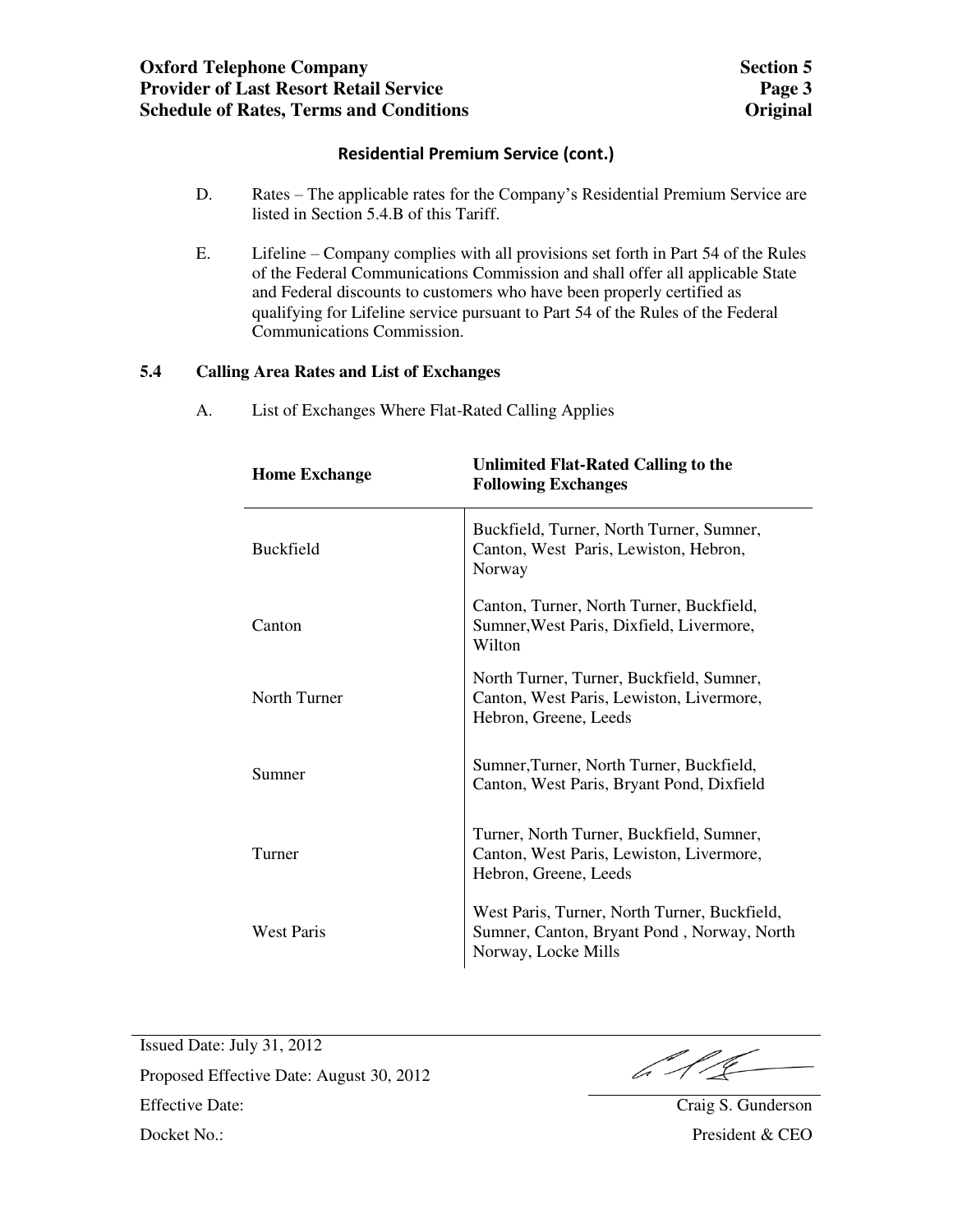## **Residential Premium Service (cont.)**

B. Monthly Rates for Unlimited Flat-Rated Calling

| <b>Home Exchange</b> | Rate                        |
|----------------------|-----------------------------|
| <b>Buckfield</b>     | \$16.89 Residential Premium |
| Canton               | \$16.89 Residential Premium |
| North Turner         | \$16.89 Residential Premium |
| Sumner               | \$16.89 Residential Premium |
| Turner               | \$16.89 Residential Premium |
| West Paris           | \$16.89 Residential Premium |

 $611$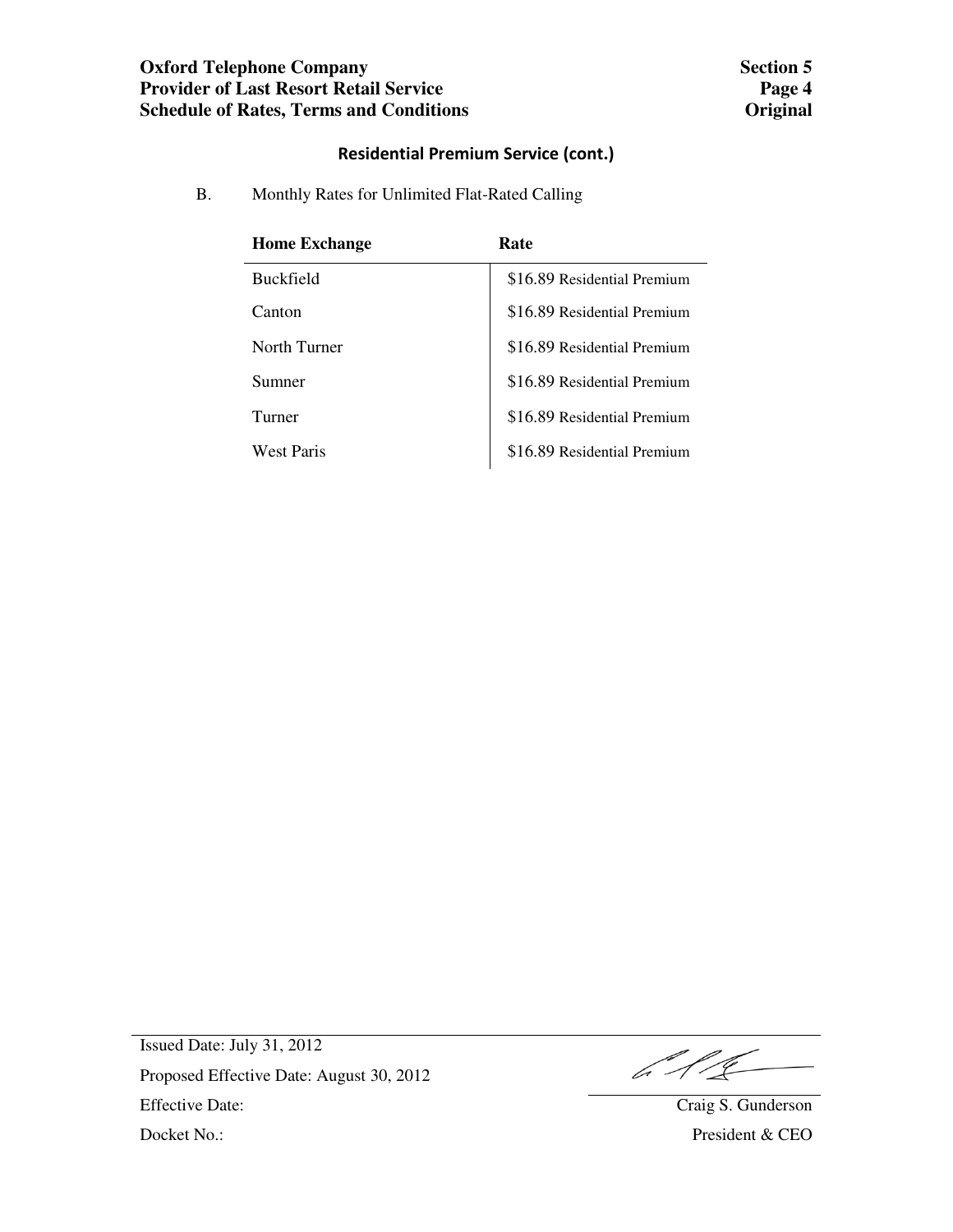### **Business Economy Service**

### **6.1 Eligibility**

- A. Residential service rates shall apply if the service is primarily for domestic purposes and the telephone number associated with the service is not included in any form of advertising for any business purpose. Customers to whom residential rates apply are not eligible to take Business Economy Service.
- B. Business rates shall apply for any service that does not qualify for residential service rates as set forth in Section 6.1.A.

### **6.2 Definitions**

- A. Basic Service Calling Area (BSCA) is the local (non-interexchange) calling area of the "home exchange" of a customer of a Oxford County Telephone Company The BSCA includes all exchanges that were in the BSCA prior to the amendments effective in December 2002 plus all exchanges that are contiguous to the home exchange that were not included prior to the December 2002 amendments. Within a BSCA, there may be Economy and Premium calling options with flat-rate and per-minute pricing as specified in the definitions of those options. For all options, the BSCA includes all of the exchanges that are included in the calling option with the largest flat-rate calling area.
- B. Home Exchange is the Exchange of the Company where the Customer receives dial tone.
- C. Economy Calling Area is the Customer's basic-service calling area that has a flat monthly rate for unlimited calling within the Customer' Home Exchange and the list of Exchanges identified in connection with the particular Home Exchange in Section 6.4.A and a per-minute rate for calling to the list of Exchanges identified in connection with the Home exchange in Section 6.4.C of this Tariff.
- D. Provider of last resort service is a flat- rate service with voice grade access to the public switched telephone network; local usage within the

b 1 L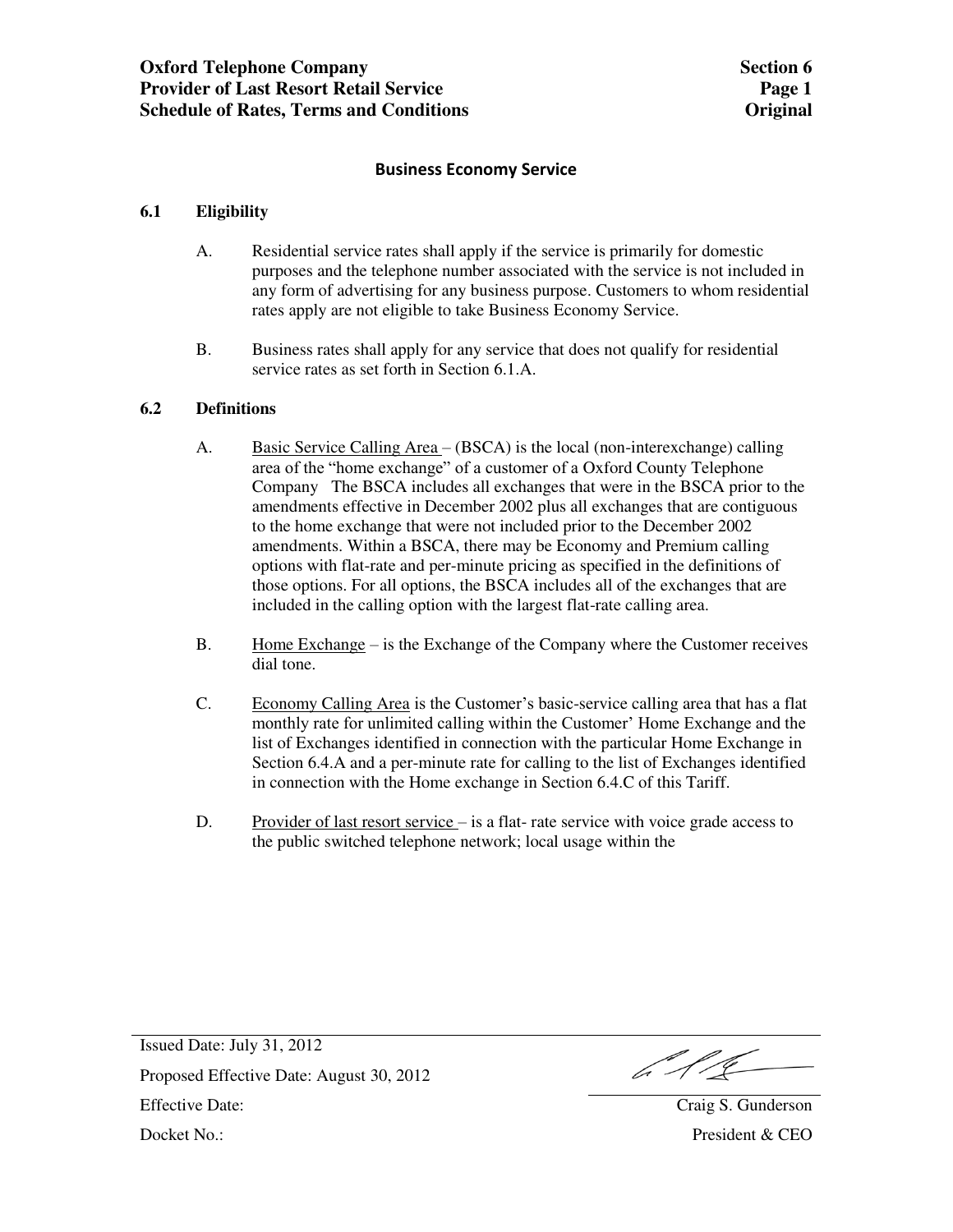## **Business Economy Service (cont.)**

 basic service calling areas of incumbent local exchange carriers as of January 1, 2012; dual-tone multifrequency signaling or its functional equivalent; singleparty service or its functional equivalent; access to emergency services; access to operator services; access to interexchange service; access to directory assistance; toll limitation for qualifying low-income customers; and the capacity to maintain uninterrupted voice service during a power failure, either through the incorporation into the network or network interface devices of suitable battery backup or through electric current. For purposes of this Schedule, all terms included within the definition of provider of last resort service have the same meanings as set forth in 35-A MRSA § 7201.

E. Business Economy Service – is provider of last resort service offered to business customers on a retail basis with the Economy Service Area as the Customer's Basic Service Calling Area.

#### **6.3 Regulations Concerning Business Economy Service.**

- A. Calls Outside the Economy Calling Area Business Economy Service customers may make local calls from their Home Exchange to the additional Exchanges included in Section 6.4.C at a per-minute rate. The per-minute rate for such calls is set forth in Section 6.4.D of this Tariff. Calls made from the Home Exchange to locations within the State of Maine, other than those listed in Sections 6.4 are billed to the Customer at the applicable intrastate toll rates of the carrier used to provide Customer's intrastate toll service.
- B. Municipal Calling Service Customer shall receive toll free calling to any other customer of a Provider of Last Resort within the municipality in which Customer resides where practicable so long as Customer is utilizing an intralata toll provider for whom Company provides billing to the Customer. In the event Customer is charged by an intralata toll provider for whom Company provides billing to the Customer for a call to a Provider of Last Resort customer within the municipality in which Customer resides, Company shall remove any charges associated with any such municipal calling from the customer's bill when notified by the customer.

Issued Date: July 31, 2012 Proposed Effective Date: August 30, 2012 Effective Date: August 50, 2012<br>Effective Date: Craig S. Gunderson Docket No.: President & CEO

 $612$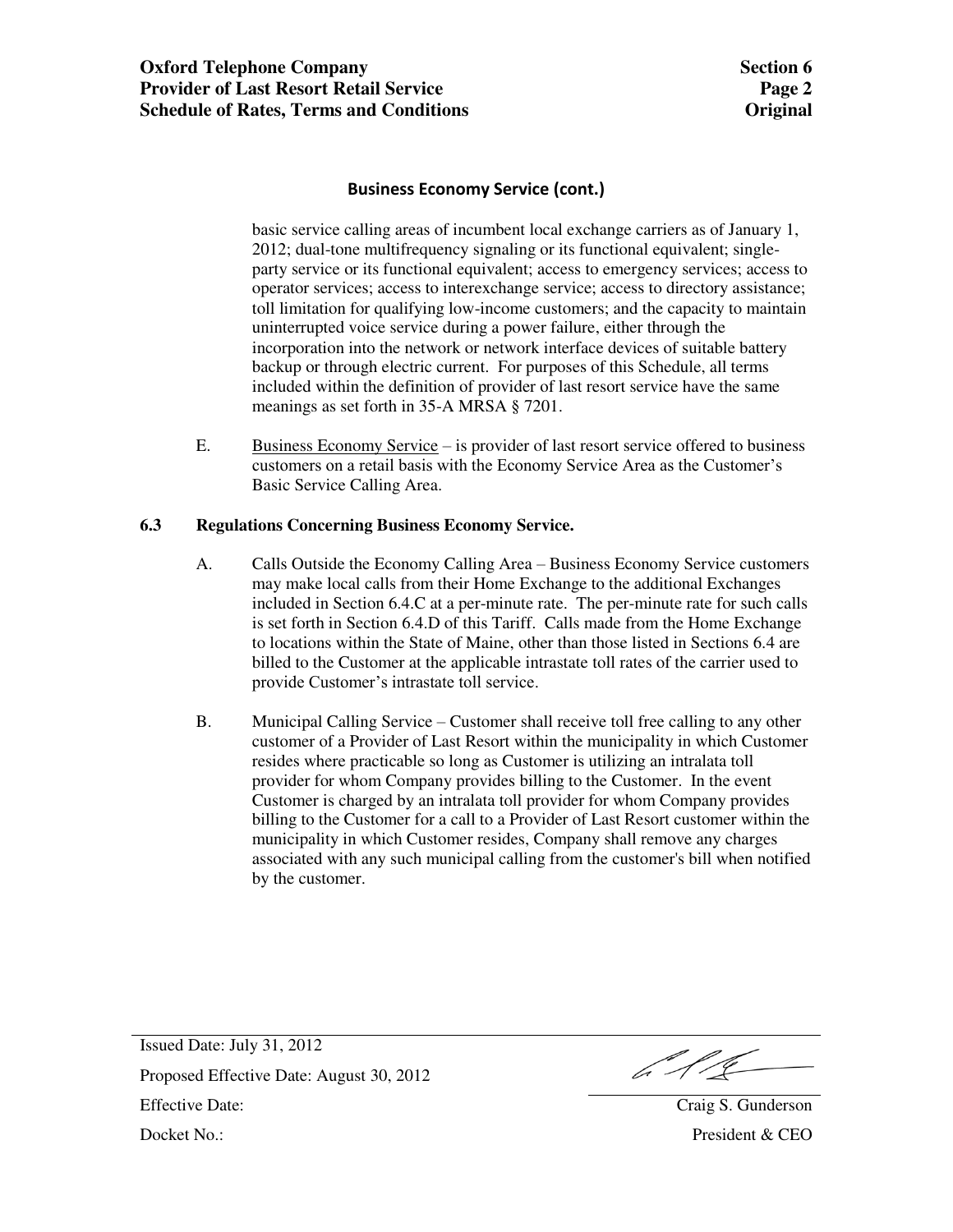## **Business Economy Service (cont.)**

- C. Changes in Calling Areas The Customer's initial selection of either the Economy Calling Area Service offering or the Premium Calling Area. Service offering is without charge. Subsequent changes by the Customer are subject to the applicable Service Order Charge as identified in this Tariff. If only one Calling Area Service offering is available for an Exchange, the Customer will automatically be classified under the available service offering and no charge will apply.
- D. Rates The applicable rates for the Company's Business Economy Service are listed in Sections 6.4.B and 6.4.D of this Tariff.

## **6.4 Calling Area Rates and List of Exchanges**

| <b>Home Exchange</b> | Unlimited Flat-Rated Calling to the<br><b>Following Exchanges</b> |
|----------------------|-------------------------------------------------------------------|
| <b>Buckfield</b>     | Buckfield, North Turner, Turner, Sumner,<br>West Paris            |
| Canton               | Canton, Turner, North Turner, Buckfield,<br>Sumner, West Paris    |
| North Turner         | North Turner, Turner, Buckfield, Sumner,<br>Canton                |
| Sumner               | Sumner, North Turner, Turner, Buckfield,<br>Canton, West Paris    |
| Turner               | Turner, North Turner, Buckfield                                   |
| <b>West Paris</b>    | West Paris, Buckfield, Sumner, Bryant Pond                        |

A. List of Exchanges Where Flat-Rated Calling Applies

6.11<u>.</u>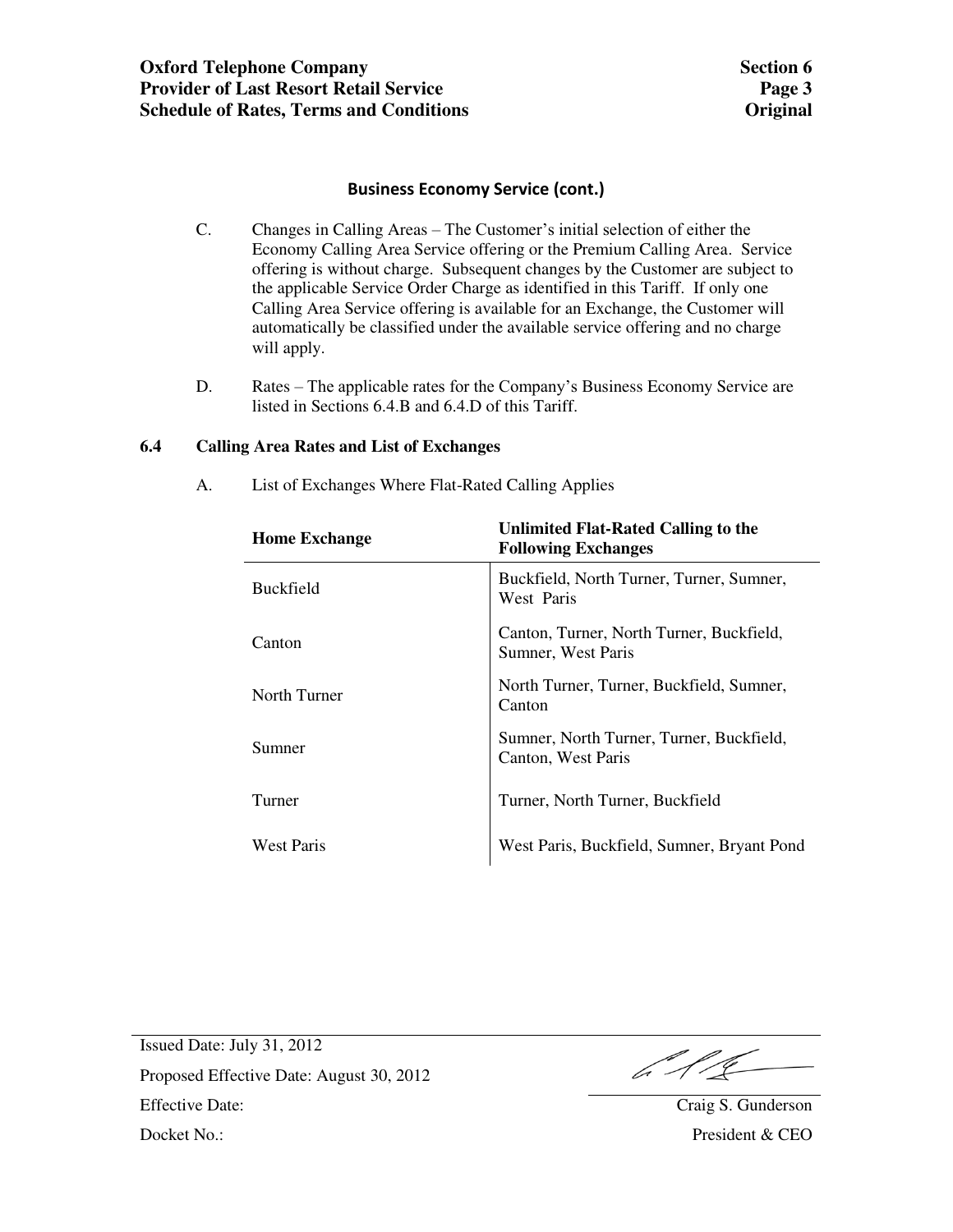## **Business Economy Service (cont.)**

B. Monthly Rates for Unlimited Flat-Rated Calling

| <b>Home Exchange</b> | Rate                     |
|----------------------|--------------------------|
| <b>Buckfield</b>     | \$22.91 Business Economy |
| Canton               | \$22.91 Business Economy |
| North Turner         | \$22.91 Business Economy |
| Sumner               | \$22.91 Business Economy |
| Turner               | \$22.91 Business Economy |
| West Paris           | \$22.91 Business Economy |

 $611$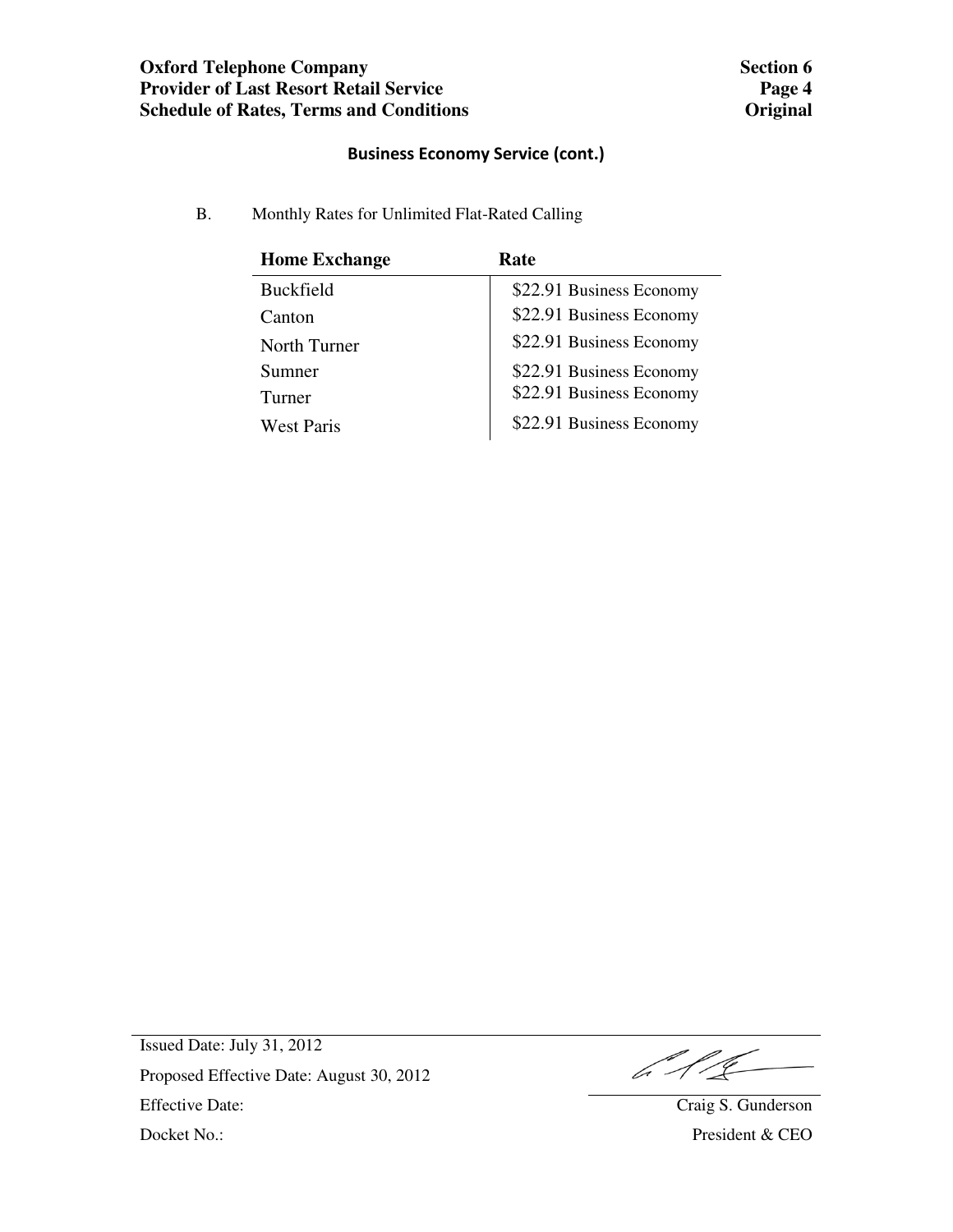## **Business Economy Service (cont.)**

C. List of Exchanges Where Per-Minute Charges Apply

| <b>Home Exchange</b> | <b>Per-Minute Rated Calling to the</b><br><b>Following Exchanges</b>      |
|----------------------|---------------------------------------------------------------------------|
| <b>Buckfield</b>     | Lewiston, Canton, Hebron, Norway                                          |
| Canton               | Dixfield, Livermore, Wilton                                               |
| North Turner         | West Paris, Lewiston, Livermore, Hebron,<br>Greene, Leeds                 |
| Sumner               | Bryant Pond, Dixfield                                                     |
| Turner               | West Paris, Canton, Sumner, Lewiston,<br>Hebron, Livermore, Greene, Leeds |
| <b>West Paris</b>    | Canton, North Turner, Turner, Norway,<br>Locke Mills, North Norway        |

D. The per-minute rate for calls made from Customer's Home Exchange to the applicable Exchanges listed in Section 6.4.C above is \$0.05 per minute.

611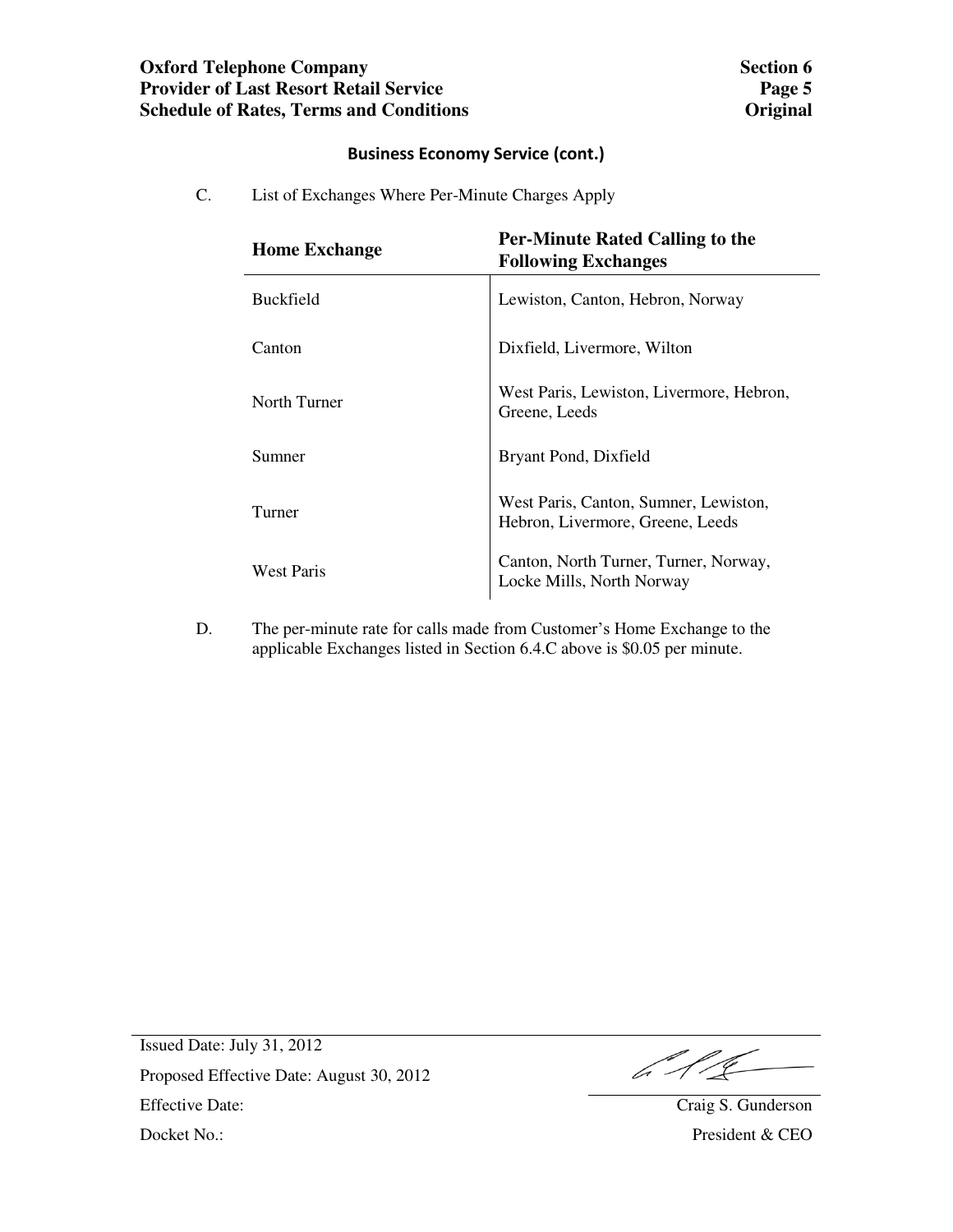### **Business Premium Service**

## **7.1 Eligibility**

- A. Residential service rates shall apply if the service is primarily for domestic purposes and the telephone number associated with the service is not included in any form of advertising for any business purpose. Customers to whom residential rates apply are not eligible to take Business Premium Service.
- B. Business rates shall apply for any service that does not qualify for residential service rates as set forth in Section 7.1.A.

### **7.2 Definitions**

- A. Basic Service Calling Area (BSCA) is the local (non-interexchange) calling area of the "home exchange" of a customer of Oxford Telephone Company. The BSCA includes all exchanges that were in the BSCA prior to the amendments effective in December 2002 plus all exchanges that are contiguous to the home exchange that were not included prior to the December 2002 amendments. Within a BSCA, there may be Economy and Premium calling options with flatrate and per-minute pricing as specified in the definitions of those options. For all options, the BSCA includes all of the exchanges that are included in the calling option with the largest flat-rate calling area.
- B. Home Exchange is the Exchange of the Company where the Customer receives dial tone.
- C. Premium Calling Area is the Customer's basic-service calling area that has a flat monthly rate for unlimited calling within the Customer' Home Exchange and the list of Exchanges identified in connection with the particular Home Exchange in Section 7.4.A of this Tariff.
- D. Provider of last resort service is a flat- rate service with voice grade access to the public switched telephone network; local usage within the basic service calling areas of incumbent local exchange carriers as of January 1, 2012; dualtone multifrequency signaling or its functional equivalent; single-party service or its functional equivalent; access to emergency services; access to operator services; access to interexchange service; access to directory assistance; toll limitation for qualifying low-income customers; and the capacity to maintain uninterrupted voice service during a power failure, either through the

b 11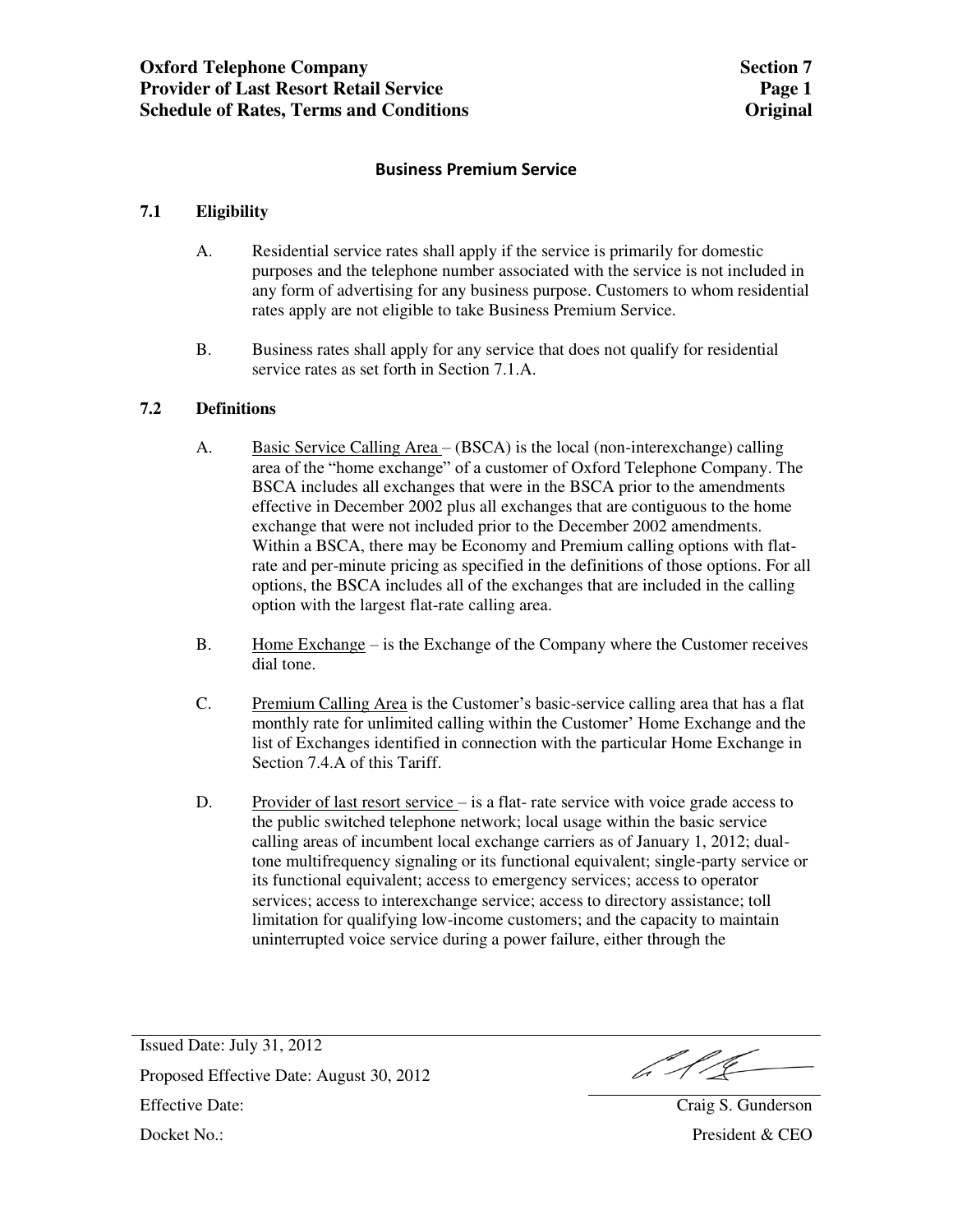## **Business Premium Service (cont.)**

 incorporation into the network or network interface devices of suitable battery backup or through electric current. For purposes of this Schedule, all terms included within the definition of provider of last resort service have the same meanings as set forth in 35-A MRSA § 7201.

E. Business Premium Service – is provider of last resort service offered to business customers on a retail basis with the Premium Service Area as the Customer's Basic Service Calling Area.

### **7.3 Regulations Concerning Business Premium Service.**

- A. Calls Outside the Premium Calling Area Calls made from the Home Exchange to locations within the State of Maine, other than those listed in Section 7.4 are billed to the Customer at the applicable intrastate toll rates of the carrier used to provide Customer's intrastate toll service.
- B. Municipal Calling Service Customer shall receive toll free calling to any other customer of a Provider of Last Resort within the municipality in which Customer resides where practicable so long as Customer is utilizing an intralata toll provider for whom Company provides billing to the Customer. In the event Customer is charged by an intralata toll provider for whom Company provides billing to the Customer for a call to a Provider of Last Resort customer within the municipality in which Customer resides, Company shall remove any charges associated with any such municipal calling from the customer's bill when notified by the customer.
- C. Changes in Calling Areas The Customer's initial selection of either the Economy Calling Area Service offering or the Premium Calling Area Service offering is without charge. Subsequent changes by the Customer are subject to the applicable Service Order Charge as identified in this Tariff. If only one Calling Area Service offering is available for an Exchange, the Customer will automatically be classified under the available service offering and no charge will apply.
- D. Rates The applicable rates for the Company's Business Premium Service are listed in Section 7.4.B of this Tariff.

Issued Date: July 31, 2012 Proposed Effective Date: August 30, 2012 Effective Date: August 50, 2012<br>Effective Date: Craig S. Gunderson Docket No.: President & CEO

 $612$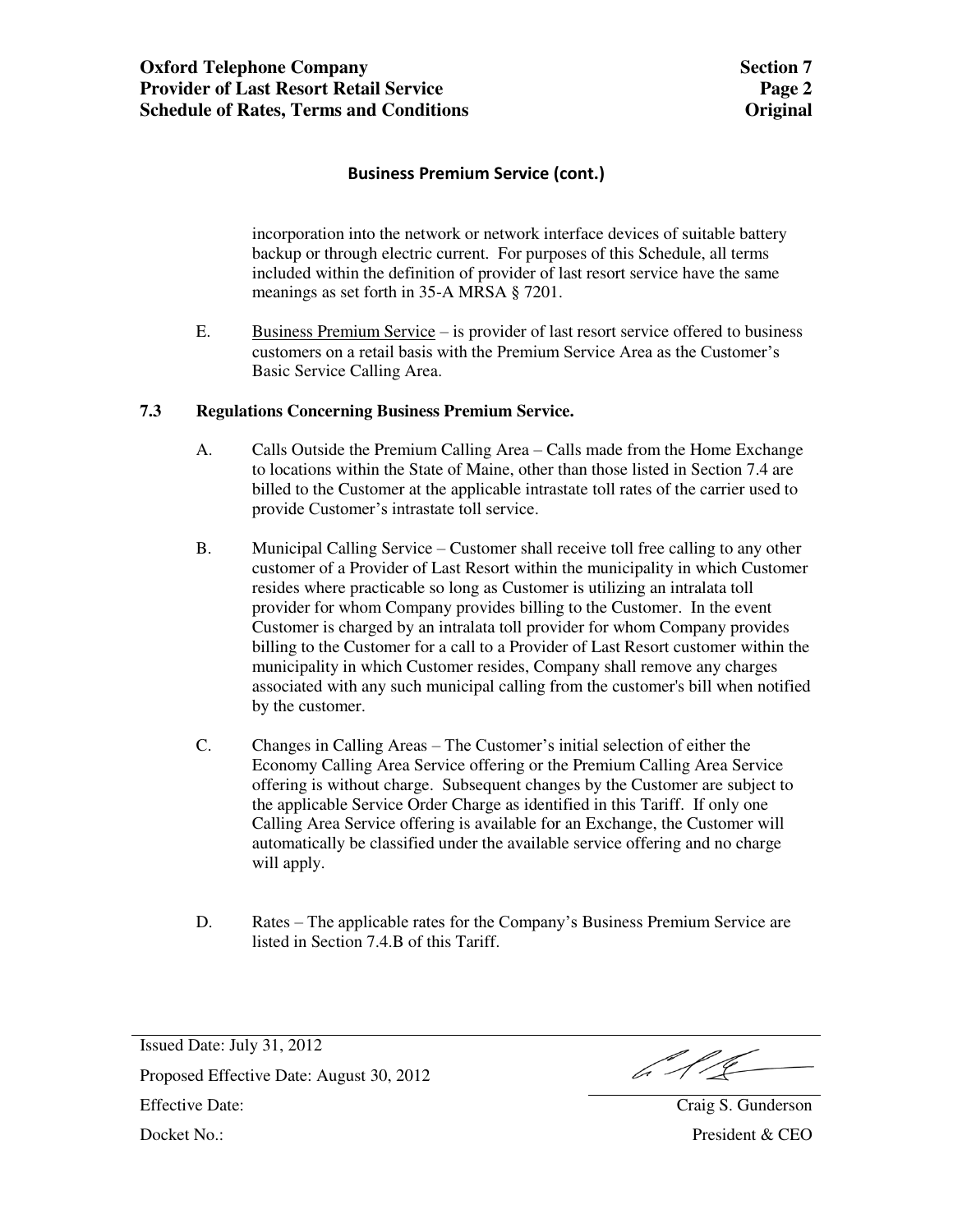## **Business Premium Service (cont.)**

## **7.4 Calling Area Rates and List of Exchanges**

A. List of Exchanges Where Flat-Rated Calling Applies

| <b>Home Exchange</b> | Unlimited Flat-Rated Calling to the<br><b>Following Exchanges</b>                                                 |
|----------------------|-------------------------------------------------------------------------------------------------------------------|
| <b>Buckfield</b>     | Buckfield, Turner, North Turner, Sumner, Canton,<br>West Paris, Lewiston, Hebron, Norway                          |
| Canton               | Canton, Turner, North Turner, Buckfield,<br>Sumner, West Paris, Dixfield, Livermore, Wilton                       |
| North Turner         | North Turner, Turner, Buckfield, Sumner, Canton,<br>West Paris, Lewiston, Livermore, Hebron, Greene,<br>Leeds     |
| Sumner               | Sumner, Turner, North Turner, Buckfield, Canton,<br>West Paris, Bryant Pond, Dixfield                             |
| Turner               | Turner, North Turner, Buckfield, Sumner, Canton,<br>West Paris, Lewiston, Livermore, Hebron, Greene,<br>Leeds     |
| <b>West Paris</b>    | West Paris, Turner, North Turner, Buckfield,<br>Sumner, Canton, Bryant Pond, Norway, North<br>Norway, Locke Mills |

 $612$